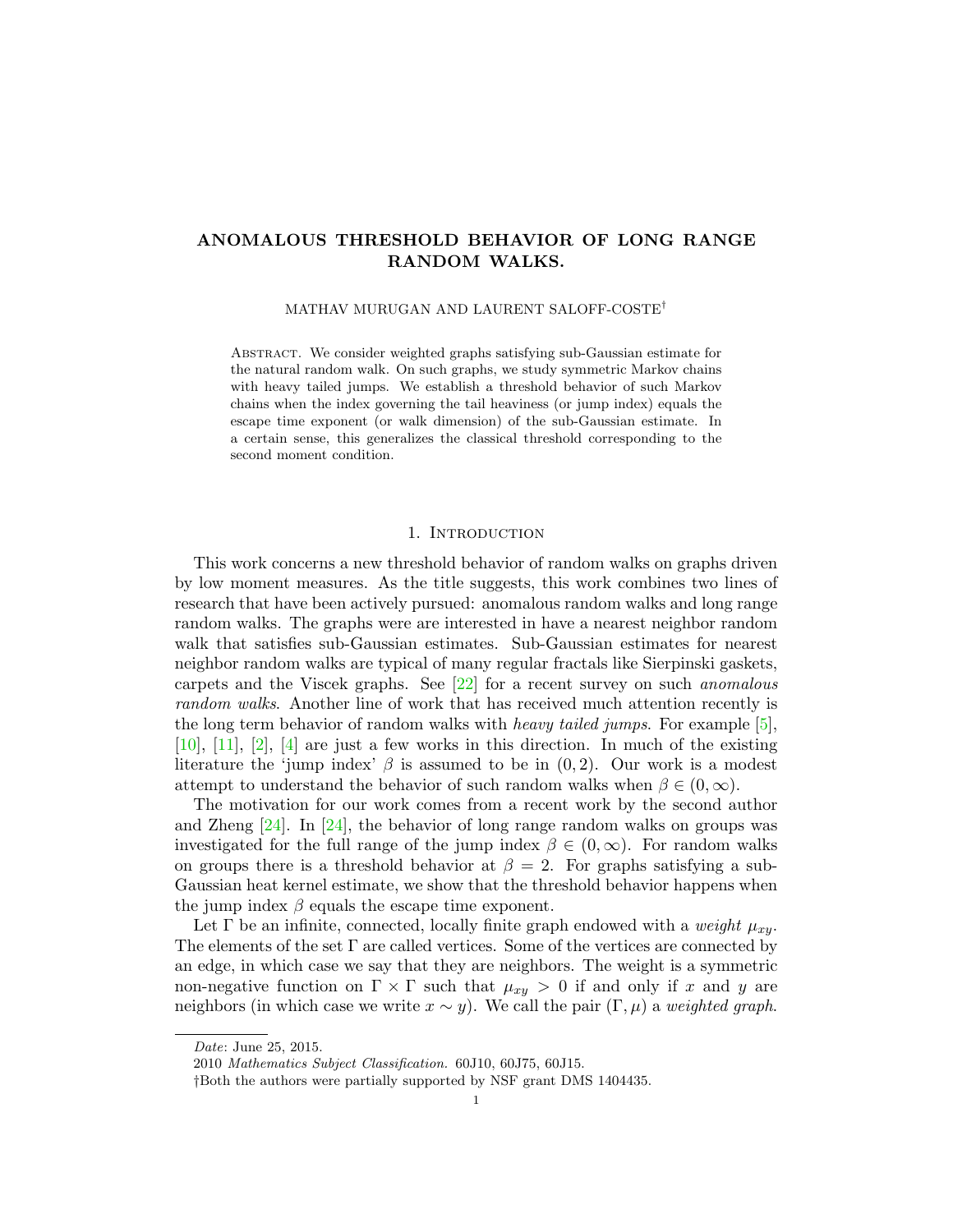The weight  $\mu_{xy}$  on the edges induces a weight  $\mu(x)$  on the vertices and a measure  $\mu$  on subsets  $A \subset \Gamma$  defined by

$$
\mu(x) := \sum_{y:y\sim x} \mu_{xy}
$$
 and  $\mu(A) := \sum_{x\in A} \mu(x).$ 

Let  $d(x, y)$  be the graph distance between points  $x, y \in \Gamma$ , that is the minimal number of edges in any edge path connecting  $x$  and  $y$ . Denote the metric balls and their measures as follows

$$
B(x,r) := \{ y \in \Gamma : d(x,y) \le r \}
$$
 and  $V_{\mu}(x,r) := \mu(B(x,r))$ 

for all  $x \in \Gamma$  and  $r \geq 0$ . We assume that the measure  $\mu$  is comparable to the counting measure in the sense that there exists  $C_{\mu} \in [1, \infty)$  such that  $\mu_x = \mu(\lbrace x \rbrace)$ satisfies

<span id="page-1-1"></span>
$$
C_{\mu}^{-1} \le \mu_x \le C_{\mu} \tag{1}
$$

We consider weighted graphs  $(\Gamma, \mu)$  satisfying the following uniform volume doubling assumption: there exists  $V : [0, \infty) \to (0, \infty)$ , a strictly increasing continuous function and constants  $C_D, C_h > 1$  such that

<span id="page-1-0"></span>
$$
V(2r) \le C_D V(r) \tag{2}
$$

for all  $r > 0$  and

<span id="page-1-2"></span>
$$
C_h^{-1}V(r) \le V_\mu(x,r) \le C_hV(r) \tag{3}
$$

for all  $x \in \Gamma$  and for all  $r > 0$ . It can be easily seen from [\(2\)](#page-1-0) that

<span id="page-1-4"></span>
$$
\frac{V(R)}{V(r)} \le C_D \left(\frac{R}{r}\right)^{\alpha} \tag{4}
$$

for all  $0 < r \leq R$  and for all  $\alpha \geq \log_2 C_D$ . For the rest of the work, we will assume that our weighted graph  $(\Gamma, \mu)$  satisfies  $(1)$ ,  $(2)$  and  $(3)$ .

Remark. If  $(\Gamma, \mu)$  satisfies [\(2\)](#page-1-0) and [\(3\)](#page-1-2), we may assume that  $V(n) = V_{\mu}(x_0, n)$  for some fixed  $x_0$  and for all natural numbers n. For non-integer values we can extend it by linear interpolation. Since the graph is connected, infinite and locally finite, the function V defined above is continuous, strictly increasing on  $[0, \infty)$ .

There is a natural random walk  $X_n$  on  $(\Gamma, \mu)$  associated with the edge weights  $\mu_{xy}$ . The Markov chain is defined by the following one-step transition probability

$$
P(x,y) = \mathbb{P}^x(X_1 = y) = \frac{\mu_{xy}}{\mu(x)}.
$$

We will assume that there exists  $p_0 > 0$  such that

<span id="page-1-3"></span>
$$
P(x, y) \ge p_0 \tag{5}
$$

for all x, y such that  $x \sim y$ . We also consider P as a Markov operator which acts on functions of  $\Gamma$  by

$$
Pf(x) = \sum_{y \in \Gamma} P(x, y) f(y).
$$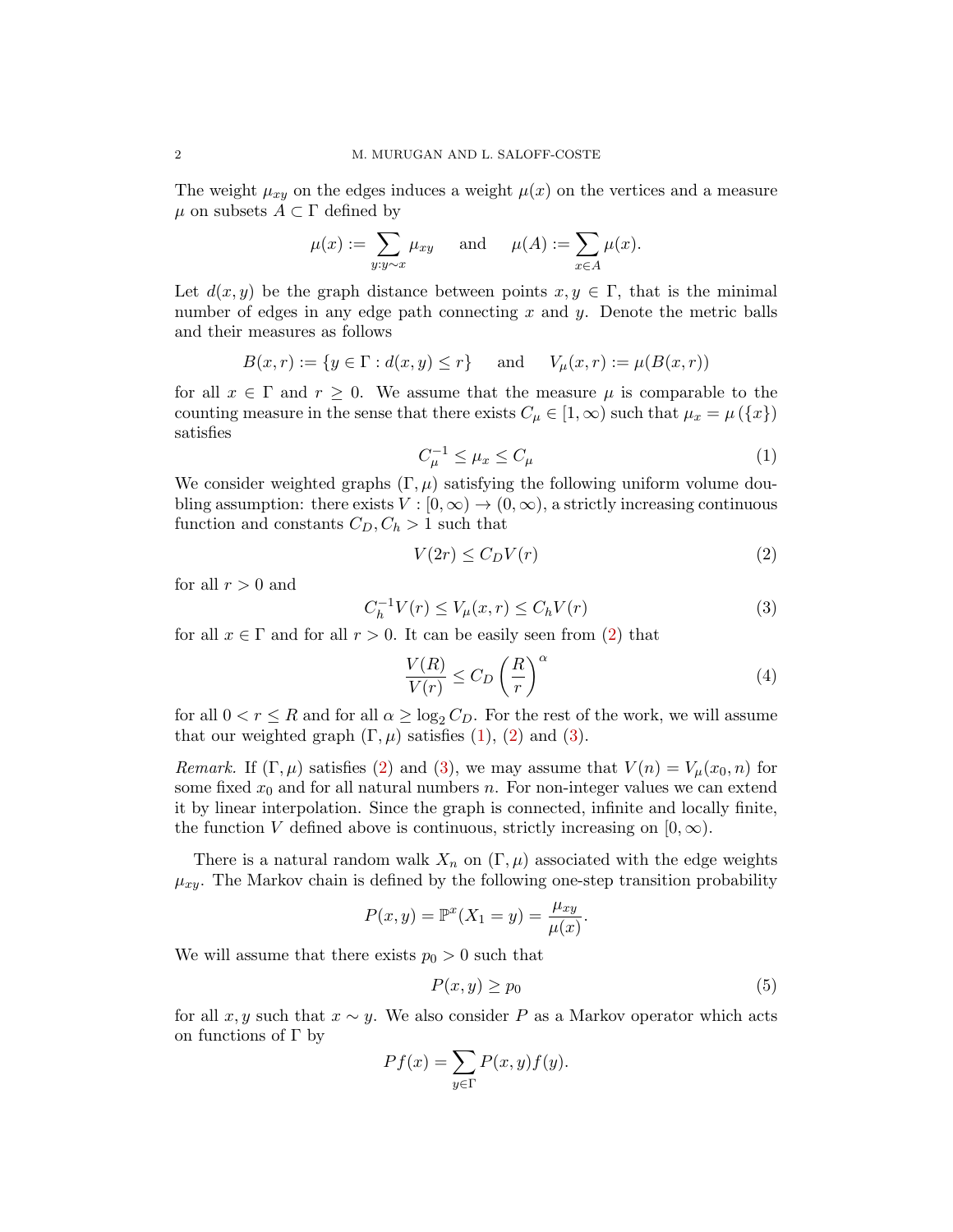We will denote non-negative integers by  $\mathbb{N} = \{0, 1, 2, \ldots\}$  and positive integers by  $\mathbb{N}^* = \{1, 2, 3, \ldots\}$ . For any non-negative integer n, the n-step transition probability  $P_n$  is defined by  $P_n(x, y) = \mathbb{P}(X_n = y \mid X_0 = x) = \mathbb{P}^x(X_n = y)$ . Define the heat kernel of weighted graph  $(\Gamma, \mu)$  by

$$
p_n(x, y) := \frac{P_n(x, y)}{\mu(y)}.
$$

This Markov chain is symmetric with respect to the measure  $\mu$ , that is  $p_n(x, y) =$  $p_n(y, x)$  for all  $x, y \in \Gamma$  and for all  $n \in \mathbb{N}$ . We assume that there exists  $\gamma > 1$  such that the following sub-Gaussian estimates are true for the heat kernel  $p_n$ . There exist constants  $c, C > 0$  such that, for all  $x, y \in \Gamma$ 

<span id="page-2-0"></span>
$$
p_n(x,y) \le \frac{C}{V(n^{1/\gamma})} \exp\left[-\left(\frac{d(x,y)^\gamma}{Cn}\right)^{\frac{1}{\gamma-1}}\right], \forall n \ge 1
$$
 (6)

and

<span id="page-2-1"></span>
$$
(p_n + p_{n+1})(x, y) \ge \frac{c}{V(n^{1/\gamma})} \exp\left[-\left(\frac{d(x, y)^\gamma}{cn}\right)^{\frac{1}{\gamma - 1}}\right], \forall n \ge 1 \lor d(x, y). \tag{7}
$$

Let  $\langle \cdot, \cdot \rangle$  denote the inner product in  $\ell^2(\Gamma, \mu)$ . For the Markov operator P, define the corresponding Dirichlet form  $\mathcal{E}_P$  by

$$
\mathcal{E}_P(f) := \langle (I - P)f, f \rangle = \frac{1}{2} \sum_{x, y \in \Gamma} (f(x) - f(y))^2 \mu_{xy}
$$

for all  $f \in \ell^2(\Gamma, \mu)$ . For any two sets  $A, B \subset \Gamma$ , the resistance  $R_P(A, B)$  is defined by

$$
R_P(A, B)^{-1} = \inf \{ \mathcal{E}_P(f, f) : f \in \mathbb{R}^{\Gamma}, f \big|_A \equiv 1, f \big|_B \equiv 0 \}
$$

where inf  $\emptyset = +\infty$ . By [\[21,](#page-22-6) Theorem 3.1], we have the following estimate for the resistance. There exist constants  $C_R$ ,  $A > 1$  such that

<span id="page-2-2"></span>
$$
C_R^{-1} \frac{r^{\gamma}}{V(r)} \le R_P(B(x, r), B(x, Ar)^c) \le C_R \frac{r^{\gamma}}{V(r)}
$$
\n
$$
(8)
$$

for all  $x \in \Gamma$  and for all  $r \geq 1$ . Other related work that characterizes the sub-Gaussian estimates  $(6)$  and  $(7)$  are  $\lbrack 20]$  and  $\lbrack 3]$ .

The parameter  $\gamma$  in [\(6\)](#page-2-0) and [\(7\)](#page-2-1) is sometimes called the 'escape time exponent' or 'anomalous diffusion exponent' or 'walk dimension'. It is known that  $\gamma \geq 2$ necessarily (see for instance [\[13,](#page-22-9) Theorem 4.6]). For any  $\alpha \in [1,\infty)$  and for any  $\gamma \in [2, \alpha + 1]$ , Barlow constructs graphs of polynomial volume growth satisfying  $V(x,r) \simeq (1+r)^{\alpha}$  and sub-Gaussian estimates [\(6\)](#page-2-0) and [\(7\)](#page-2-1) (see [\[1,](#page-22-10) Theorem 2] and [\[21,](#page-22-6) Theorem 3.1]). Moreover, these are the complete range of  $\alpha$  and  $\gamma$  for which sub-Gaussian estimates with escape rate exponent  $\gamma$  could possibly hold for graphs of polynomial growth with growth exponent  $\alpha$ .

Let  $\phi : [0, \infty) \to [1, \infty)$  be a continuous, regularly varying function of positive index. We say a Markov operator K satisfies  $(J_{\phi})$  if it has symmetric kernel k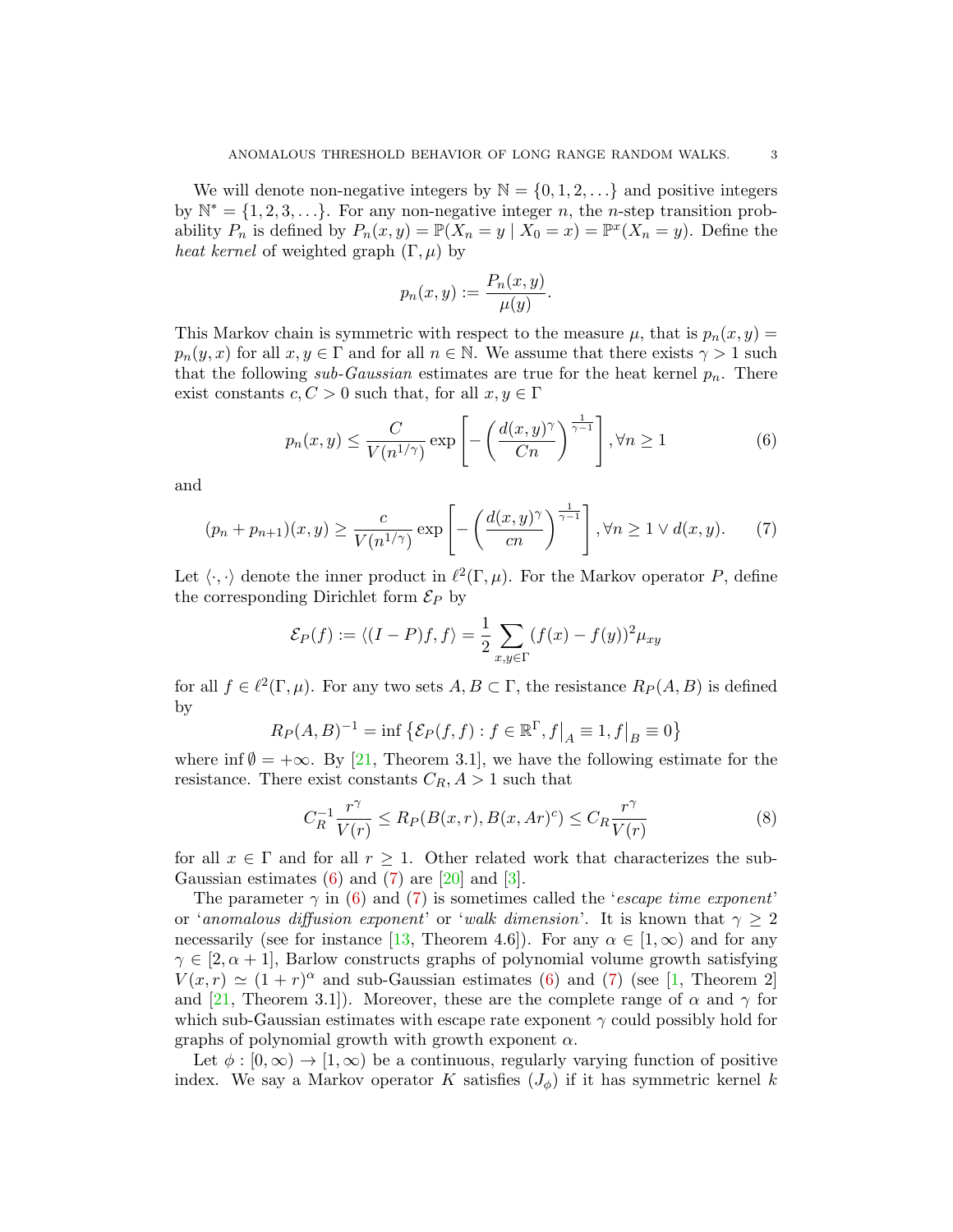with respect to the measure  $\mu$  and if there exists a constant  $C_{\phi} > 0$  such that

<span id="page-3-1"></span>
$$
C_{\phi}^{-1} \frac{1}{V(d(x, y))\phi(d(x, y))} \le k(x, y) = k(y, x) \le C_{\phi} \frac{1}{V(d(x, y))\phi(d(x, y))} \qquad (J_{\phi})
$$

for all  $x, y \in \Gamma$ . Let  $k_n(x, y)$  denote the kernel of the iterated power  $K^n$  with respect to the measure  $\mu$ . If K satisfies  $(J_{\phi})$  $(J_{\phi})$  $(J_{\phi})$  and if  $\phi$  is regularly varying with index  $\beta > 0$ , then we say that  $\beta$  is the *jump index* of the random walk driven by K. Here by random walk driven by  $K$ , we mean the discrete time Markov chain  $(Y_n)_{n\in\mathbb{N}}$  with transition probabilities given by

<span id="page-3-0"></span>
$$
\mathbb{P}(Y_1 = y | Y_0 = x) = K \mathbb{1}_{y}(x) = k(x, y)\mu(y).
$$

We demonstrate threshold behavior as the jump index  $\beta$  varies by analyzing the function

$$
\psi_K(n) = \|K^{2n}\|_{1 \to \infty} = \|K^n\|_{1 \to 2}^2 = \sup_{x \in \Gamma} k_{2n}(x, x) = \sup_{x, y \in \Gamma} k_{2n}(x, y) \tag{9}
$$

as  $n \to \infty$  (see [\[17\]](#page-22-11) for a proof of [\(9\)](#page-3-1)). The following theorem gives bounds on  $\psi_K(n)$  that are sharp up to constants.

<span id="page-3-2"></span>**Theorem 1.1.** Let  $(\Gamma, \mu)$  be a weighted graph satisfying [\(1\)](#page-1-1), [\(2\)](#page-1-0), [\(3\)](#page-1-2), [\(5\)](#page-1-3) and suppose that its heat kernel  $p_n$  satisfies the sub-Gaussian bounds [\(6\)](#page-2-0) and [\(7\)](#page-2-1) with escape time exponent  $\gamma$ . Let K be a Markov operator symmetric with respect to the measure  $\mu$  satisfying  $(J_{\phi})$  $(J_{\phi})$  $(J_{\phi})$ , where  $\phi : [0, \infty) \to [1, \infty)$  is a continuous regularly varying function of positive index. Then there exists a constant  $C > 0$  such that

<span id="page-3-3"></span>
$$
\frac{C^{-1}}{V(\zeta(n))} \le \psi_K(n) \le \frac{C}{V(\zeta(n))}
$$
\n(10)

for all  $n \in \mathbb{N}$ , where  $\zeta : [0, \infty) \to [1, \infty)$  is a continuous non-decreasing function which is an asymptotic inverse of  $t \mapsto t^{\gamma}/\int_0^t$  $s^{\gamma-1}$  ds  $\frac{e^{-x}ds}{\phi(s)}$ .

*Example.* We write  $\phi$  in Theorem [1.1](#page-3-2) as  $\phi(t) = ((1 + t)l(t))^{\beta}$  where l is a slowly varying function (we refer the reader to  $[8,$  Chap. I] for a textbook introduction on slowly and regularly varying functions). The function  $\zeta$  of Theorem [1.1](#page-3-2) can be described more explicitly as follows:

- If  $\beta > \gamma$ ,  $\zeta(t) \simeq t^{1/\gamma}$ .
- If  $\beta < \gamma$ , we have  $t^{\gamma}/\int_0^t$  $\frac{s^{\gamma-1}ds}{\phi(s)} \simeq \phi(t)$  and  $\zeta$  is essentially the asymptotic inverse of  $\phi$ , namely

$$
\zeta(t) \simeq t^{1/\beta} l_{\#}(t^{1/\beta})
$$

where  $l_{\#}$  is the de Bruijn conjugate of l. For instance, if l has the property that  $l(t^{a}) \simeq l(t)$  for all  $a > 0$ , then  $l_{\#} \simeq 1/l$ .

- If  $\beta = \gamma$ , the situation is more subtle. The function  $\eta(t) = t^{\gamma}/\int_0^t$  $s^{\gamma-1}$  ds  $\frac{a^{r-1}ds}{\phi(s)}$  is regularly varying of index  $\gamma$  and  $\eta(t) \leq C_1 \phi(t)$  for some constant  $C_1$ . For example if  $l \equiv 1$ , we have  $\eta(t) \simeq t^{\gamma}/\log t$  and  $\zeta(t) \simeq (t \log t)^{1/\gamma}$ . When  $l(t) \simeq (\log t)^{\rho/\gamma}$  with  $\rho \in \mathbb{R}$ , then
	- If  $\rho > 1$ ,  $\eta(t) \simeq t^{\gamma}$  and  $\zeta(t) \simeq t^{1/\gamma}$ .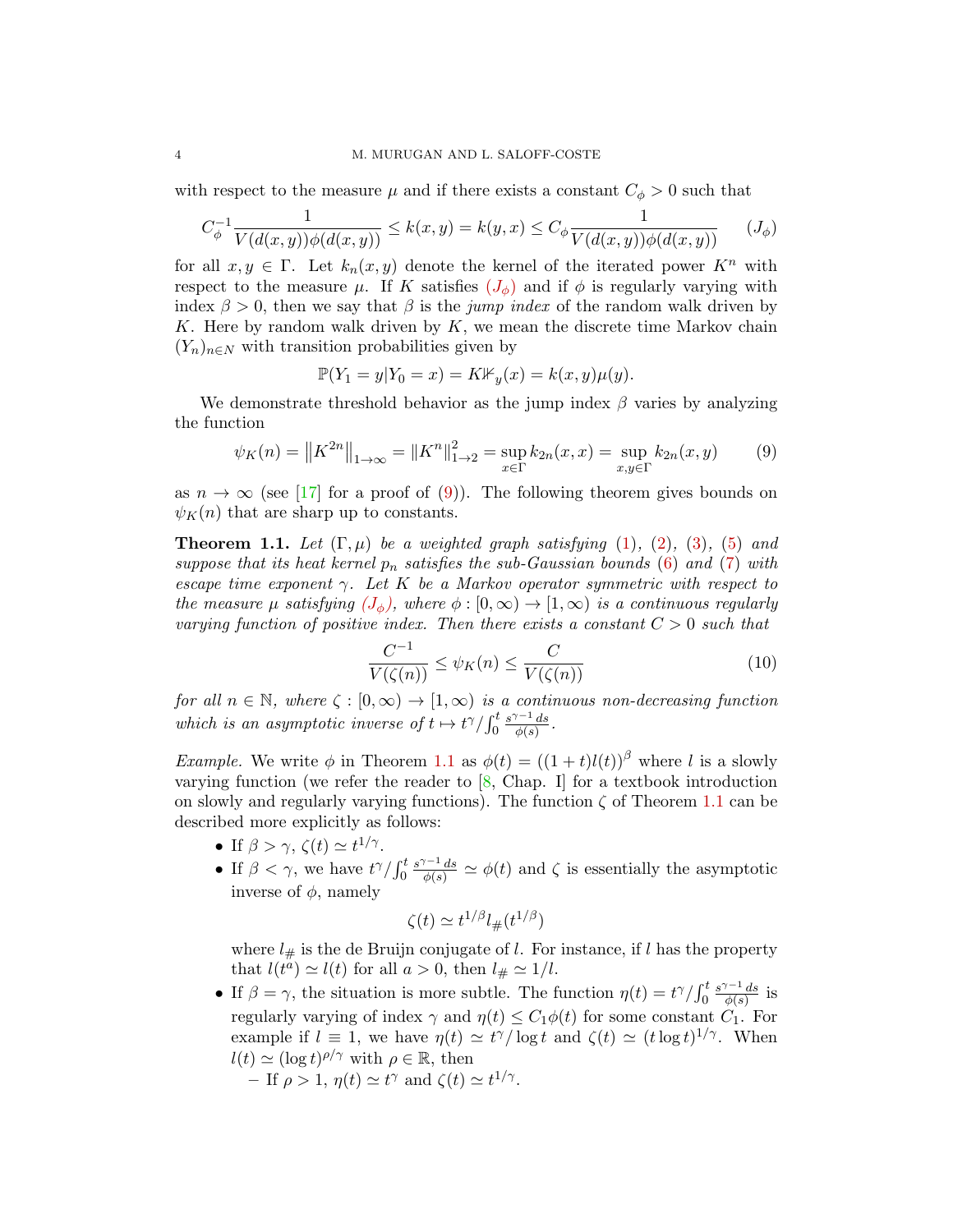\n- \n
$$
- \text{ If } \rho = 1, \eta(t) \simeq t^{\gamma} / \log \log t \text{ and } \zeta(t) \simeq (t \log \log t)^{1/\gamma}.
$$
\n
\n- \n
$$
- \text{ If } \rho < 1, \eta(t) \simeq t^{\gamma} / (\log t)^{1-\rho} \text{ and } \zeta(t) \simeq (t(\log t)^{1-\rho})^{1/\gamma}.
$$
\n
\n

Remark.

- (a) The conclusion of Theorem [1.1](#page-3-2) holds if K is symmetric with respect to a different measure  $\nu$  that is comparable to the counting measure in the sense described by [\(1\)](#page-1-1). This can be seen by comparing  $\psi_K$  with  $\psi_{Q_{\phi}}$  where  $Q_{\phi}$  will be defined in  $(29)$ . We simply use the definition  $(9)$  along with the fact that  $L^p(\Gamma,\nu)$  and  $L^p(\Gamma,\mu)$  have comparable norms.
- (b) The condition [\(5\)](#page-1-3) is required only for the lower bound on  $\psi_K$ .
- (c) Let  $\phi$  in Theorem [1.1](#page-3-2) be regularly varying with index  $\beta > 0$ . If  $\beta \in (0, 2)$ we know matching two sided estimates on  $k_n(x, y)$  for all  $n \in \mathbb{N}$  and for all  $x, y \in \Gamma$ . Assume that  $\phi(t) = ((1+t)l(t))^{\beta}$  where l is a slowly varying function. The main result of [\[15\]](#page-22-13) states that

<span id="page-4-0"></span>
$$
k_n(x,y) \simeq \left(\frac{1}{V(n^{1/\beta}l_{\#}(n^{1/\beta}))} \wedge \frac{n}{V(d(x,y))\phi(d(x,y))}\right),\tag{11}
$$

where  $l_{\#}$  is the de Bruijn conjugate of l.

- (d) We conjecture that the two-sided estimate [\(11\)](#page-4-0) is true for any  $\beta \in (0, \gamma)$ , where  $\gamma$  is the escape time exponent for the sub-Gaussian estimate in [\(6\)](#page-2-0) and [\(7\)](#page-2-1). The proof of [\(11\)](#page-4-0) in [\[15\]](#page-22-13) doesn't seem to work if  $\beta \in [2, \gamma)$ . In particular, the use of Davies' method to prove off-diagonal upper bounds does not seem to work directly.
- (e) The conclusion of Theorem [1.1](#page-3-2) can be strengthened for random walks on groups for all values of  $\beta$  ( $\gamma$  is necessarily 2 for random walks on groups). See [\[24,](#page-23-0) Theorem 1.5] for more.
- (f) Another intriguing question is to find matching two-sided estimates  $k_n(x, y)$ for the case  $\beta \geq \gamma$  for appropriate range of  $d(x, y)$ . In light of [\[24,](#page-23-0) Theorem 1.5] for random walks on groups, we conjecture that

$$
k_n(x, y) \simeq \frac{1}{V(\zeta(n))}
$$

for all  $n \in \mathbb{N}^*$  and for all  $x, y \in \Gamma$  such that  $d(x, y) \leq \zeta(n)$ .

(g) It is a technically challenging open problem to replace the homogeneous volume doubling assumptions [\(2\)](#page-1-0) and [\(3\)](#page-1-2) by the more general volume doubling assumption: there exists  $C_D > 0$  such that  $V(x, 2r) \leq C_D V(x, r)$  for all  $x \in \Gamma$ and for all  $r > 0$ .

Theorem [1.1](#page-3-2) indicates a possible moment threshold behavior. We define moment of random walk as follows.

**Definition 1.2.** For a Markov operator K on  $\Gamma$  and any number  $r > 0$ , we define the r-moment of random walk driven by  $K$  as

$$
M_{r,K} := \sup_{x \in \Gamma} \mathbb{E}^x d(X_0, X_1)^r = \sup_{x \in \Gamma} (K(d_x^r)) (x)
$$

where  $(X_n)_{n\in\mathbb{N}}$  is a random walk driven by the Markov operator K and  $d_x^r : \Gamma \to \mathbb{R}$ denotes the function  $y \mapsto (d(x, y))^r$ .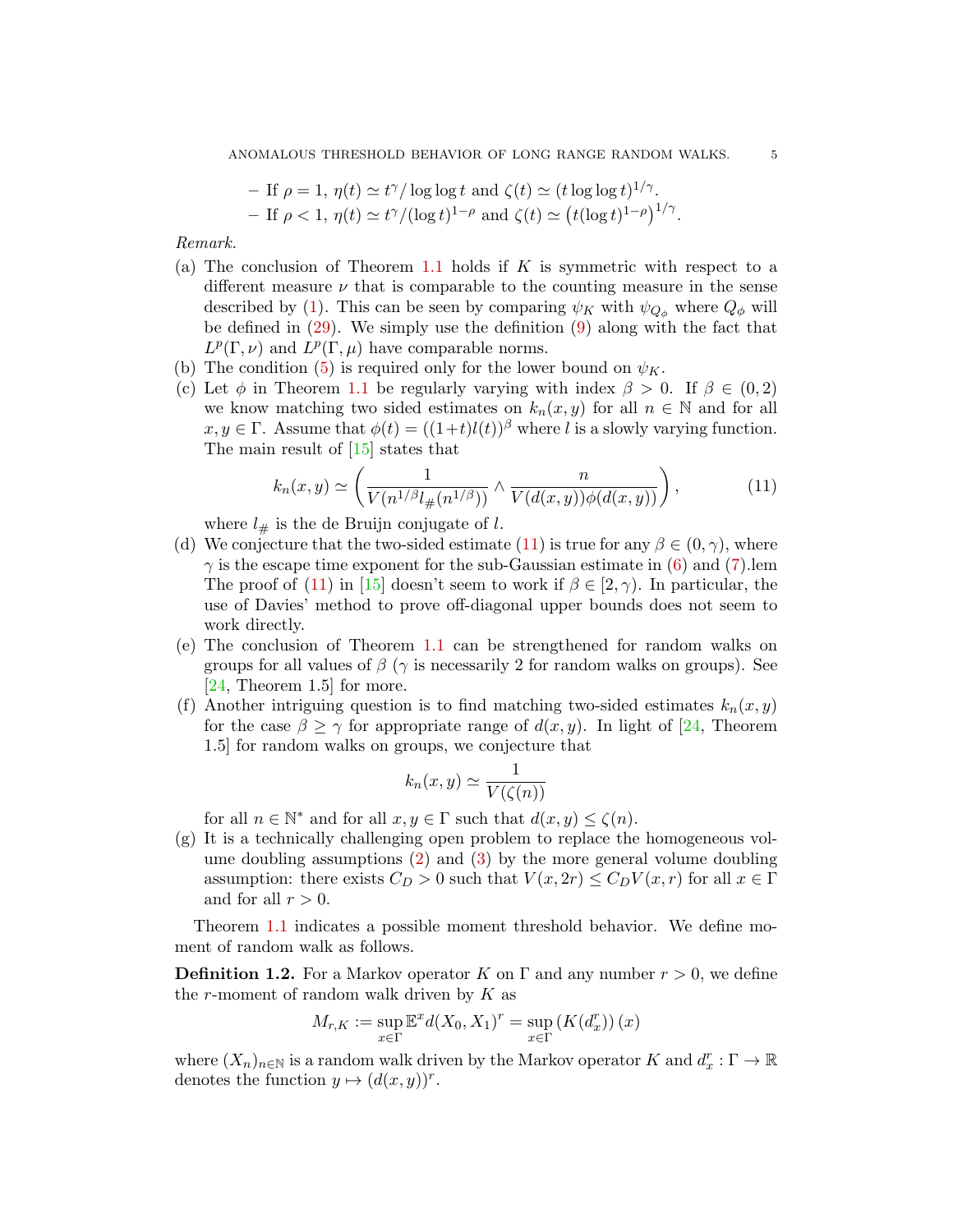Here is a corollary of Theorem [1.1](#page-3-2) that illustrates moment threshold behavior of random walks. It states that the asymptotic behavior of  $\psi_K$  is same as  $\psi_P$ corresponding to the natural random walk if and only if K has finite  $\gamma$ -moment.

<span id="page-5-0"></span>**Corollary 1.3.** Let  $(\Gamma, \mu)$  be an infinite, weighted graph satisfying  $(1), (2), (3),$  $(1), (2), (3),$  $(1), (2), (3),$  $(1), (2), (3),$  $(1), (2), (3),$  $(1), (2), (3),$ [\(5\)](#page-1-3) and its heat kernel  $p_n$  satisfies the sub-Gaussian bounds [\(6\)](#page-2-0) and [\(7\)](#page-2-1) with escape time exponent  $\gamma$ . Let K be a Markov operator symmetric with respect to the measure  $\mu$  satisfying  $(J_{\phi})$  $(J_{\phi})$  $(J_{\phi})$ , where  $\phi : [0, \infty) \to [1, \infty)$  is a continuous regularly varying function of positive index. Then the following are equivalent:

- (a) K has finite  $\gamma$ -moment, that is  $M_{\gamma,K} < \infty$ .
- (b) There exists a constant  $C > 0$  such that

$$
\frac{C^{-1}}{V(n^{1/\gamma})} \le \psi_K(n) \le \frac{C}{V(n^{1/\gamma})}
$$
\n(12)

for all  $n \in \mathbb{N}$ .

*Remark.* For random walks on groups one must have  $\gamma = 2$  and such a second moment threshold behavior is known in greater generality  $[16,$  Theorem 1.4 and Corollary 1.5. See [\[6\]](#page-22-15), [\[7\]](#page-22-16) and [\[24\]](#page-23-0) for extensions and generalizations of such moment threshold behavior for random walks on groups. It is an interesting open problem to formulate and prove a  $\gamma$ -moment threshold in greater generality without the assumption  $(J_{\phi})$  $(J_{\phi})$  $(J_{\phi})$ .

*Proof of Corollary [1.3.](#page-5-0)* By Theorem [1.1,](#page-3-2) (b) holds if and only if  $\int_0^\infty$  $\frac{s^{\gamma-1} ds}{\phi(s)} < \infty.$ Therefore (b) holds if and only if

<span id="page-5-2"></span>
$$
\sum_{n=1}^{\infty} \frac{n^{\gamma - 1}}{\tilde{\phi}(n)} < \infty,\tag{13}
$$

where  $\tilde{\phi}(x) = \sup_{t \in [0,x]} \phi(x)$ . The above statement follows from Potter's bounds [\[8,](#page-22-12) Theorem 1.5.6], continuity of  $\phi$ , Theorem 1.5.3 of [\[8\]](#page-22-12) and uniqueness of asymptotic inverse up to asymptotic equivalence.

By  $(J_{\phi})$  $(J_{\phi})$  $(J_{\phi})$  and Theorem 1.5.3 of [\[8\]](#page-22-12), the condition  $M_{\gamma,K} < \infty$  holds if and only if

<span id="page-5-1"></span>
$$
\sum_{y \in \Gamma} \frac{d(x, y)^{\gamma}}{V(d(x, y))\phi(d(x, y))} < \infty \tag{14}
$$

for some fixed  $x \in \Gamma$ . It is well-known that the volume doubling property [\(2\)](#page-1-0) and [\(3\)](#page-1-2) implies a reverse volume doubling property which has the following consequence: There exists an integer  $A \in \mathbb{N}^*$  and  $c_1 > 0$  such that

$$
V(x, Ar) - V(x, r) \ge c_1 V(r)
$$
\n
$$
(15)
$$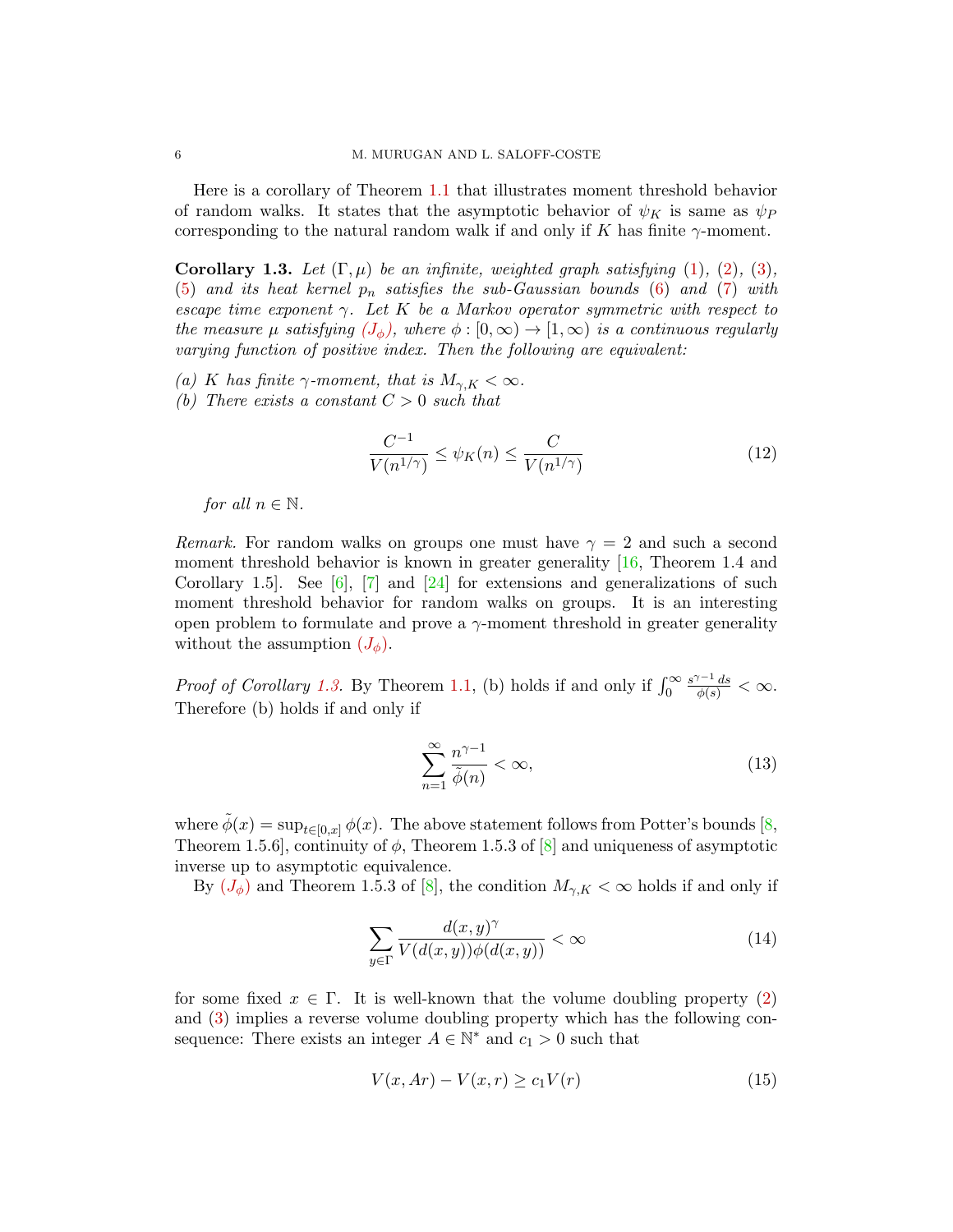for all  $r \geq 1/2$  (Proof of [\[19,](#page-22-17) Proposition 3.3] goes through with minor modifications). There exists  $c_2, c_3 > 0$  such that

<span id="page-6-0"></span>
$$
\sum_{y \in \Gamma} \frac{d(x, y)^{\gamma}}{V(d(x, y))\phi(d(x, y))}
$$
\n
$$
\geq c_2 \sum_{n=0}^{\infty} \sum_{y \in B(x, A^{n+1}/2) \setminus B(x, A^n/2)} \frac{A^{n\gamma}}{V(A^{n+1}/2)\tilde{\phi}(A^{n+1}/2)}
$$
\n
$$
\geq c_3 \sum_{n=0}^{\infty} \frac{A^{n\gamma}}{\tilde{\phi}(A^n)}
$$
\n(16)

for all  $x \in \Gamma$ .

Now we show a reverse inequality of  $(16)$ . There exists  $C_1, C_2 > 0$  such that

$$
\sum_{y \in \Gamma} \frac{d(x, y)^{\gamma}}{V(d(x, y))\phi(d(x, y))} \le C_1 \sum_{n=0}^{\infty} \sum_{y \in B(x, 2^n) \setminus B(x, 2^{n-1})} \frac{2^{n\gamma}}{V(2^{n-1})\tilde{\phi}(2^{n-1})}
$$

$$
\le C_2 \sum_{n=0}^{\infty} \frac{2^{n\gamma}}{\tilde{\phi}(2^n)} \tag{17}
$$

for all  $x \in \Gamma$ . The second line above follows from [\(2\)](#page-1-0) and Potter's bound [\[8,](#page-22-12) Theorem 1.5.6].

To show (a) implies (b), we use  $(14)$ ,  $(16)$  and a generalization of Cauchy condensation test due to Schlömilch to obtain  $(13)$ . To show (b) implies (a), we use [\(13\)](#page-5-2), Cauchy condensation test and [\(17\)](#page-6-1) to obtain [\(14\)](#page-5-1) which implies (b).  $\Box$ 

Theorem [1.1](#page-3-2) and Corollary [1.3](#page-5-0) suggests that for spaces with sub-Gaussian estimates and a scaling structure (for example regular fractals), one might be able to formulate and prove a central limit theorem with a  $\gamma + \epsilon$  moment condition.

1.1. Analytic preliminaries on Markov operator and Dirichlet form. Let  $(\Gamma, \mu)$  be a countable, weighted graph. Let K be a Markov operator, symmetric with respect to the measure  $\mu$ . Denote the kernel of the iterated operator  $K^n$  with respect to  $\mu$  by  $k_n(x, y)$ , that is  $K^n f(x) = \sum_{y \in \Gamma} k_n(x, y) f(y) \mu(y)$ . We will collect some useful facts about the operator K. For any  $p \in [1,\infty]$ , we denote by  $||f||_p$ the norm of f in  $\ell^p(\Gamma,\mu)$  and by  $\langle \cdot, \cdot \rangle$  the inner product in  $\ell^2(\Gamma,\mu)$ . A fundamental property of K is that it is a contraction in  $\ell^p(\Gamma)$  for any  $p \in [1,\infty]$ , that is

<span id="page-6-1"></span>
$$
||Kf||_p \leq ||f||_p
$$

for all  $p \in [1, \infty]$  and for all  $f \in \ell^p(\Gamma, \mu)$ . By the symmetry  $k_1(x, y) = k_1(y, x)$ , we have that K is self-adjoint in  $\ell^2(\Gamma,\mu)$ , that is

<span id="page-6-2"></span>
$$
\langle Kf, g \rangle = \langle f, Kg \rangle \tag{18}
$$

for all  $f, g \in \ell^2(\Gamma, \mu)$ . For any  $n \in \mathbb{N}$ , we denote by  $\mathcal{E}_{K^n}(f, f) = \langle (I - K^n)f, f \rangle$ the Dirichlet form associated with  $K^n$ .

The following useful lemma compares Dirichlet form of a Markov operator K with its iterated power  $K^n$ .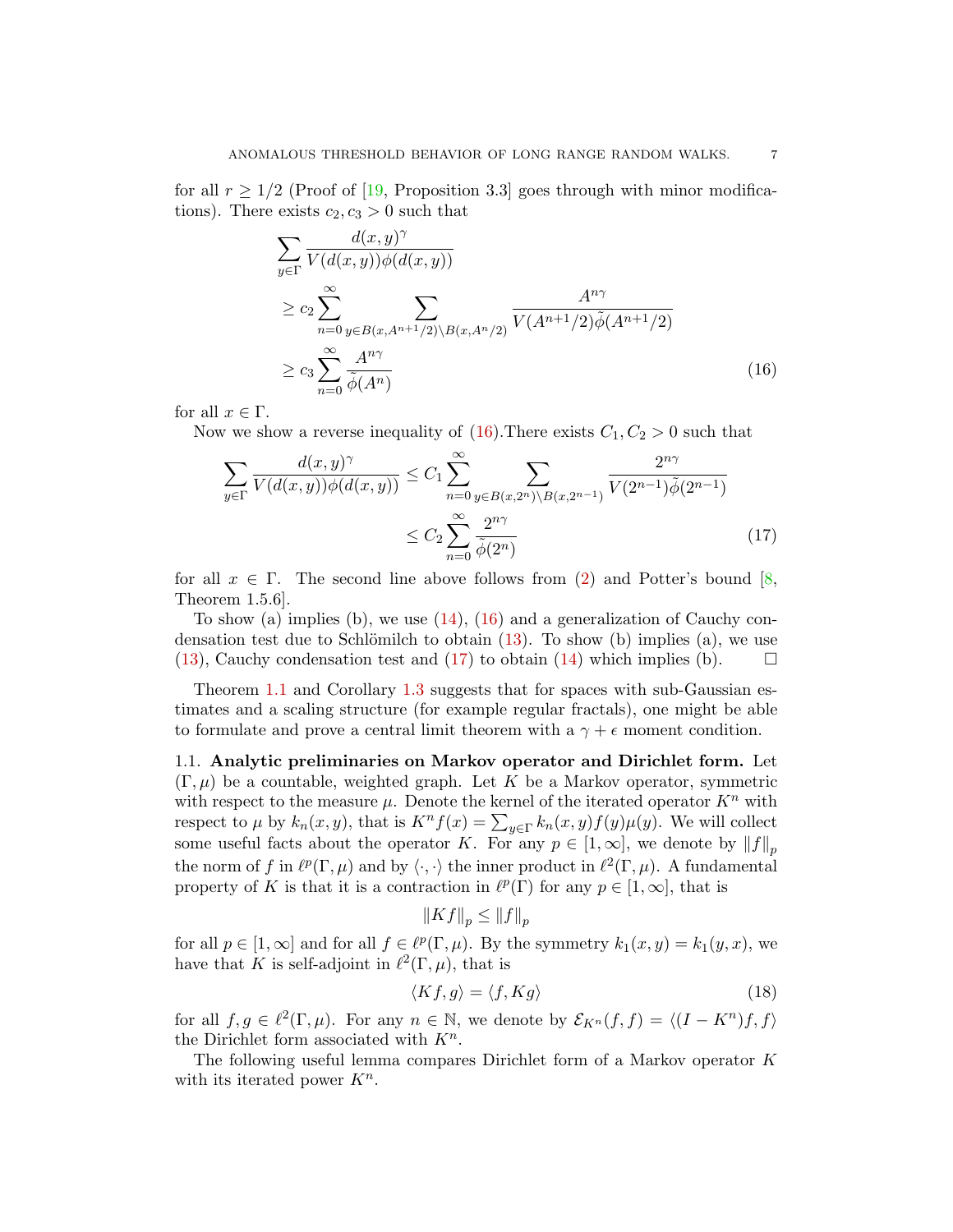<span id="page-7-0"></span>**Lemma 1.4** (Folklore). Let K be a Markov operator on  $\Gamma$  symmetric with respect to the measure  $\mu$ . Then for any  $f \in \ell^2(\Gamma, \mu)$  and for any  $n \in \mathbb{N}^*$ 

$$
\mathcal{E}_{K^n}(f,f) \le n\mathcal{E}_K(f,f). \tag{19}
$$

*Proof.* We verify this using spectral theory. Let  $E_{\lambda}$  be the spectral resolution of K. Therefore

$$
\mathcal{E}_{K^n}(f,f) - n\mathcal{E}_K(f,f) = \int_{-1}^1 (1 - \lambda^n - n + n\lambda) dE_\lambda(f,f).
$$

The result follows from the observation that  $1 - \lambda^n - n + n\lambda \leq 0$  for all  $\lambda \in [-1, 1]$ and for all  $n \in \mathbb{N}^*$ .

<span id="page-7-4"></span>**Lemma 1.5** (Folklore). Let K be a Markov operator on  $\Gamma$  symmetric with respect to the measure  $\mu$  and let  $f \in \ell^2(\Gamma, \mu)$  be a non-zero function. Then the function  $i \mapsto \|K^i f\|_2 / \|K^{i-1}f\|_2$  is non-decreasing.

Proof. We use self-adjointness [\(18\)](#page-6-2) and Cauchy-Schwarz inequality to obtain

$$
\left\|K^{i}f\right\|_{2}^{2} = \langle K^{i-1}f, K^{i+1}f \rangle \leq \left\|K^{i-1}f\right\|_{2} \left\|K^{i+1}f\right\|_{2},
$$

which gives the desired result.

# 2. PSEUDO-POINCARÉ INEQUALITY USING DISCRETE SUBORDINATION

Pseudo-Poincaré inequality provides an efficient way to prove Nash inequality which in turn gives upper bounds on  $\psi_K(n)$ . For a function  $f : \Gamma \to \mathbb{R}$  and  $R > 0$ , we define a function  $f_R : \Gamma \to \mathbb{R}$  by

$$
f_R(x) := \frac{1}{V(x,R)} \sum_{y \in B(x,R)} f(y) \mu(y).
$$

In other words,  $f_R(x)$  is the  $\mu$ -average of f in  $B(x, R)$ . The main result of the section is the following pseudo-Poincaré inequality.

<span id="page-7-1"></span>**Proposition 2.1** (Pseudo-Poincaré inequality). Let  $(\Gamma, \mu)$  be a weighted graph satisfying [\(1\)](#page-1-1), [\(2\)](#page-1-0), [\(3\)](#page-1-2) and suppose that its heat kernel  $p_n$  satisfies the sub-Gaussian bounds [\(6\)](#page-2-0) and [\(7\)](#page-2-1) with escape time exponent  $\gamma$ . Let K be a Markov operator symmetric with respect to the measure  $\mu$  satisfying  $(J_{\phi})$  $(J_{\phi})$  $(J_{\phi})$ , where  $\phi : [0, \infty) \to [1, \infty)$ is a continuous regularly varying function of positive index. There exists a constant  $C > 0$  such that

<span id="page-7-3"></span>
$$
||f - f_R||_2^2 \le C \left(\frac{R^\gamma}{\int_0^R \frac{s^{\gamma - 1} ds}{\phi(s)}}\right) \mathcal{E}_K(f, f) \tag{20}
$$

for all  $R > 0$  and for all  $f \in \ell^2(\Gamma, \mu)$ .

We introduce a discrete subordination of the natural random walk on  $(\Gamma, \mu)$ whose kernel is comparable to the kernel of  $K$  in Proposition [2.5.](#page-10-1) We introduce a new Markov operator

<span id="page-7-2"></span>
$$
Q := \frac{1}{2}(P + P^2)
$$
 (21)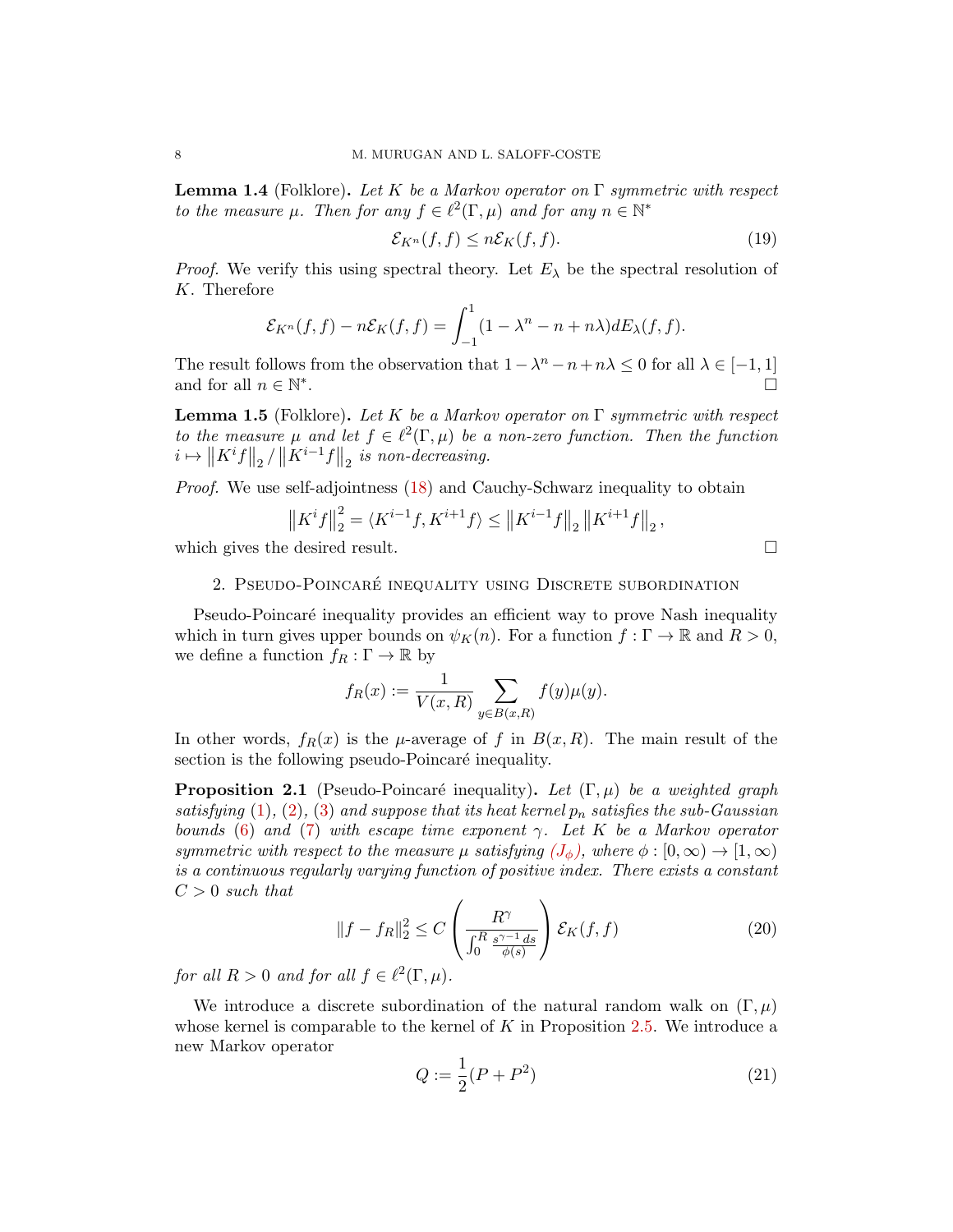which has a symmetric kernel  $q(x, y) = \frac{1}{2}(p_1(x, y) + p_2(x, y))$  with respect to  $\mu$ . Let  $q_k$  denote the kernel of the Markov operator  $Q^k$ . For a Markov operator  $Q^k$ , let  $\mathcal{E}_{Q^k}(f, f) := \langle (I - Q^k)f, f \rangle$  denote the corresponding Dirichlet form. Let  $R_Q$ denote the resistance defined using the Dirichlet form  $\mathcal{E}_Q$ . We will now compare kernels of  $P^k$  and  $Q^k$ .

Remark. The advantage of working with the kernel  $q_n$  is that it satisfies as stronger sub-Gaussian lower estimate [\(23\)](#page-8-0) in comparison to [\(7\)](#page-2-1) satisfied by  $p_n$ . This makes subordination of kernel  $Q$  preferable(as opposed to  $P$ ) and technically easier.

<span id="page-8-3"></span>**Lemma 2.2.** The kernel  $q_k$  satisfies the following improved sub-Gaussian estimates: there exist constants  $c, C > 0$  such that, for all  $x, y \in \Gamma$ 

<span id="page-8-1"></span>
$$
q_n(x,y) \le \frac{C}{V(n^{1/\gamma})} \exp\left[-\left(\frac{d(x,y)^\gamma}{Cn}\right)^{\frac{1}{\gamma-1}}\right], \forall n \ge 1
$$
 (22)

and

<span id="page-8-0"></span>
$$
q_n(x,y) \ge \frac{c}{V(n^{1/\gamma})} \exp\left[-\left(\frac{d(x,y)^{\gamma}}{cn}\right)^{\frac{1}{\gamma-1}}\right], \forall n \ge 1 \lor d(x,y). \tag{23}
$$

*Proof.* Observe that  $q_n(x, y) = \sum_{k=0}^n 2^{-n} {n \choose k}$  $\binom{n}{k} p_{n+k}(x, y)$ . This along with [\(6\)](#page-2-0), [\(2\)](#page-1-0) gives the desired upper bound [\(22\)](#page-8-1).

Note that, there exists  $C_1 > 1$  such that

<span id="page-8-2"></span>
$$
C_1^{-1} \le \frac{\binom{n}{k}}{\binom{n}{k+1}} \le C_1 \tag{24}
$$

for all  $n \in \mathbb{N}^*$  and for all  $k \in \mathbb{N}$  such that  $\lfloor \frac{n}{4} \rfloor$  $\frac{n}{4}$  $\leq k \leq \lfloor \frac{3n}{4} \rfloor$ . There exists  $c_1, c_2 > 0$ 

$$
q_n(x, y) \ge \sum_{k=\lfloor \frac{n}{4} \rfloor}^{\lfloor \frac{3n}{4} \rfloor + 1} 2^{-n} {n \choose k} p_{n+k}(x, y)
$$
  
\n
$$
\ge 2^{-n-1} C_1^{-1} \sum_{k=\lfloor \frac{n}{4} \rfloor}^{\lfloor \frac{3n}{4} \rfloor} {n \choose k} (p_{n+k}(x, y) + p_{n+k+1}(x, y))
$$
  
\n
$$
\ge 2^{-n-1} C_1 C_1^{-1} C_D^{-1} \frac{1}{V(n^{1/\gamma})} \exp \left[ - \left( \frac{d(x, y)^\gamma}{c_1 n} \right)^{\frac{1}{\gamma - 1}} \right] \sum_{k=\lfloor \frac{n}{4} \rfloor}^{\lfloor \frac{3n}{4} \rfloor} {n \choose k}
$$
  
\n
$$
\ge c_2 \frac{1}{V(n^{1/\gamma})} \exp \left[ - \left( \frac{d(x, y)^\gamma}{c_1 n} \right)^{\frac{1}{\gamma - 1}} \right]
$$

for all  $x, y \in \Gamma$  and for all  $n \in \mathbb{N}$  such that  $n \geq 1 \vee d(x, y)$ . The second line above follows from  $(24)$ , the third line follows from  $(7)$  and  $(2)$  and the last line follows from weak law of large numbers.

The operators P and Q have comparable Dirichlet forms and resistances.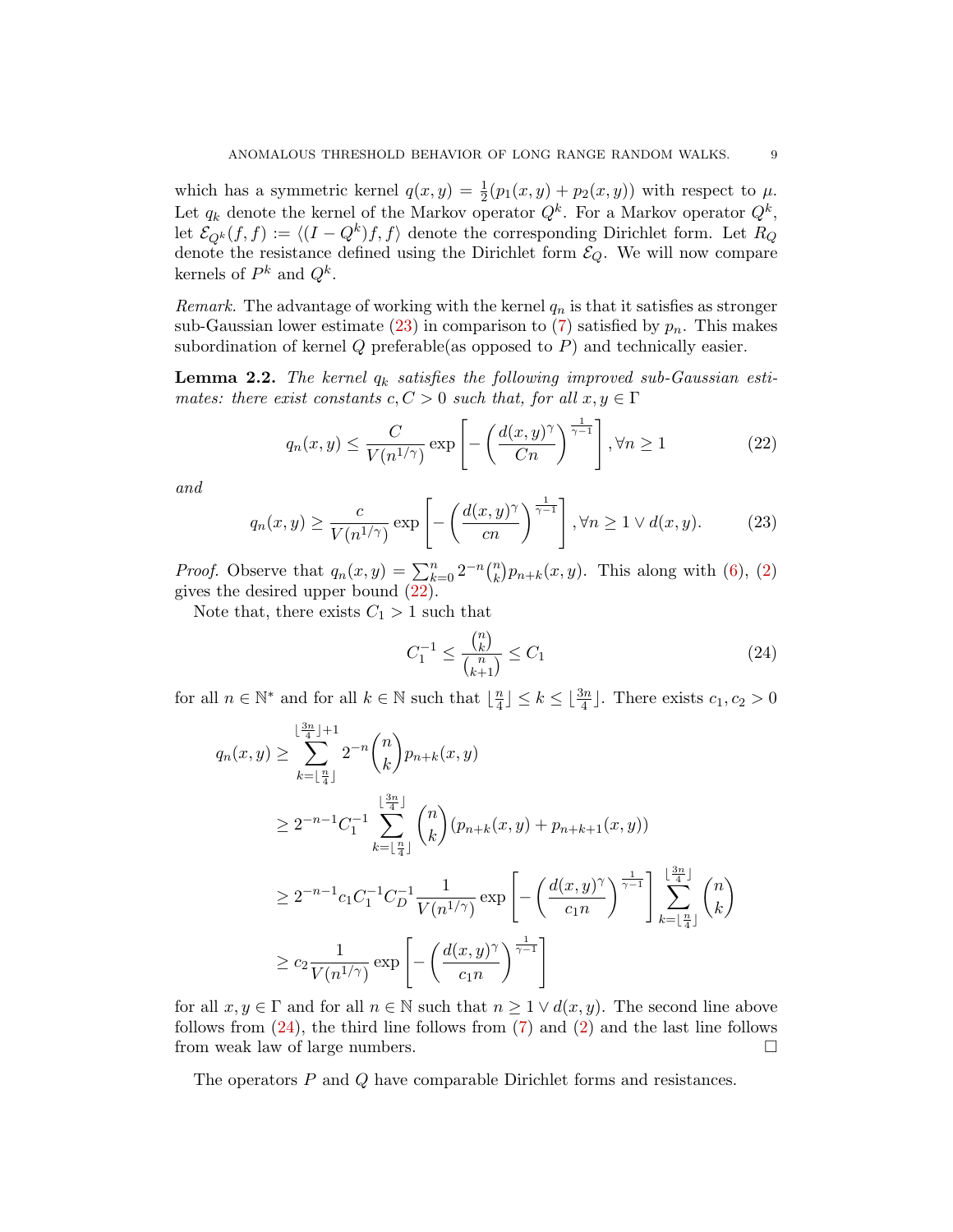<span id="page-9-4"></span>**Lemma 2.3.** The resistances  $R_Q$  and  $R_P$  are comparable by the following inequality

$$
\frac{1}{2}R_P(f,f) \le R_Q(A,B) \le 2R_P(A,B)
$$

for all subsets  $A, B \subset \Gamma$ .

*Proof.* It suffices to compare the corresponding Dirichlet forms  $\mathcal{E}_Q$  and  $\mathcal{E}_P$ . Note that  $\mathcal{E}_Q(f, f) = \frac{1}{2} (\mathcal{E}_P(f, f) + \mathcal{E}_{P^2}(f, f)) \ge \frac{1}{2}$  $\frac{1}{2}\mathcal{E}_P(f,f)$ . However by Lemma [1.4,](#page-7-0) we have

$$
\mathcal{E}_Q(f,f) = \frac{1}{2} (\mathcal{E}_P(f,f) + \mathcal{E}_{P^2}(f,f)) \leq \frac{3}{2} \mathcal{E}_P(f,f) \leq 2\mathcal{E}_P(f,f).
$$

We have the following pseudo-Poincaré inequality for iterated powers of  $Q$ .

<span id="page-9-3"></span>**Lemma 2.4.** Under the assumptions of Proposition [2.1,](#page-7-1) there exists  $C_1 > 0$  such that

<span id="page-9-2"></span>
$$
||f - f_R||_2^2 \le C_1 \left(\frac{R}{k}\right)^{\gamma} \mathcal{E}_{Q^{2\lfloor k^{\gamma} \rfloor}}(f, f)
$$

for all  $f \in \ell^2(\Gamma, \mu)$  and for all  $k \in \mathbb{N}$  and  $R \in \mathbb{R}$  satisfying  $1 \leq k \leq R$ . *Proof.* There exists  $C_2 > 0$  such that

$$
||f - f_R||^2 \le \sum_{x \in \Gamma} \sum_{y \in B(x,R)} \frac{(f(x) - f(y))^2}{V(x,R)} \mu(y)\mu(x)
$$
  
\n
$$
\le C_2 \sum_{x \in \Gamma} \sum_{y \in \Gamma} (f(x) - f(y))^2 q_{2\lfloor R^{\gamma} \rfloor}(x,y)\mu(y)\mu(x)
$$
  
\n
$$
= 2C_2 \left( ||f||_2^2 - ||Q^{\lfloor R^{\gamma} \rfloor} f||_2^2 \right).
$$
 (25)

The first line follows from Jensen's inequality, the second line follows from the lower bound [\(23\)](#page-8-0) of Lemma [2.2,](#page-8-3) [\(4\)](#page-1-4) and [\(3\)](#page-1-2), the last line follows from the  $\mu$ -symmetry of Q. Since Q is a contraction on  $\ell^2(\Gamma,\mu)$ , we have

<span id="page-9-0"></span>
$$
||f||_2^2 - \left||Q^{\lfloor R^{\gamma} \rfloor} f\right||_2^2 \le ||f||_2^2 - \left||Q^{\{k^{\gamma}\}} f\right||_2^2 = \sum_{m=0}^{l-1} \left( \left||Q^{m\{k^{\gamma}\}} f\right||_2^2 - \left||Q^{(m+1)\{k^{\gamma}\}} f\right||_2^2 \right)
$$
\n(26)

where  $l = \lfloor R^{\gamma} \rfloor / |k^{\gamma}|$ .

Since Q is a contraction on  $\ell^2(\Gamma,\mu)$ , we have

<span id="page-9-1"></span>
$$
\left\|Q^{(m+1)\lfloor k^{\gamma}\rfloor}f\right\|_{2}^{2} - \left\|Q^{(m+2)\lfloor k^{\gamma}\rfloor}f\right\|_{2}^{2} = \left\|Q^{(m+1)\lfloor k^{\gamma}\rfloor}(I - Q^{2\lfloor k^{\gamma}\rfloor})^{1/2}f\right\|_{2}^{2}
$$

$$
\leq \left\|Q^{m\lfloor k^{\gamma}\rfloor}(I - Q^{2\lfloor k^{\gamma}\rfloor})^{1/2}f\right\|_{2}^{2}
$$

$$
= \left\|Q^{m\lfloor k^{\gamma}\rfloor}f\right\|_{2}^{2} - \left\|Q^{(m+1)\lfloor k^{\gamma}\rfloor}f\right\|_{2}^{2}.
$$
 (27)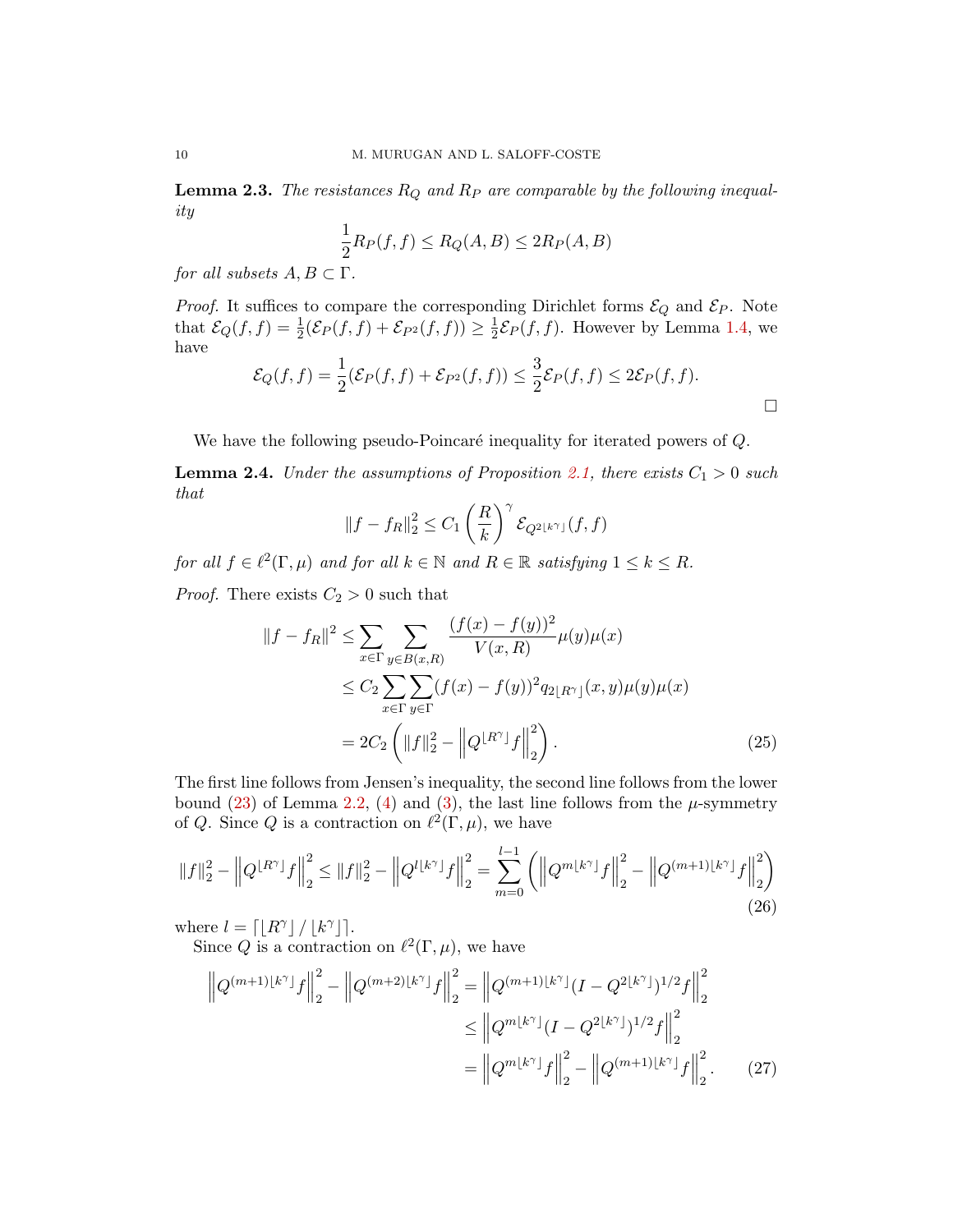By  $(26)$  and  $(27)$ , we get

<span id="page-10-2"></span>
$$
||f||_2^2 - \left||Q^{\lfloor R^\gamma\rfloor}f\right||_2^2 \le l\left(||f||_2^2 - \left||Q^{\lfloor k^\gamma\rfloor}f\right||_2^2\right) \le 4\frac{R^\gamma}{k^\gamma}\left(||f||_2^2 - \left||Q^{\lfloor k^\gamma\rfloor}f\right||_2^2\right). \tag{28}
$$

Combining  $(25)$  and  $(28)$  gives the desired inequality.

The following subordinated kernel satisfying  $(J_{\phi})$  $(J_{\phi})$  $(J_{\phi})$  is a useful tool to study the behavior of long range random walks.

<span id="page-10-1"></span>**Proposition 2.5.** Let  $\phi : [0, \infty) \to [1, \infty)$  be a continuous regularly varying function of positive index. Let  $(\Gamma, \mu)$  be a weighted graph satisfying the assumptions of Proposition [2.1](#page-7-1) and let Q be defined by [\(21\)](#page-7-2). Define the subordinated Markov kernel

<span id="page-10-0"></span>
$$
Q_{\phi} := \sum_{n=1}^{\infty} c_{\phi} \frac{1}{n\phi(n)} Q^{2\lfloor n^{\gamma} \rfloor}
$$
 (29)

where  $c_{\phi} = \left(\sum_{n=1}^{\infty} \frac{1}{n\phi(n)}\right)$  $\left(\frac{1}{n\phi(n)}\right)^{-1}$ . Then  $Q_{\phi}$  has a symmetric kernel  $q_{\phi}$  with respect to  $\mu$  and there exists  $C > 0$  such that

<span id="page-10-6"></span>
$$
C^{-1} \frac{1}{V(d(x,y))\phi(d(x,y))} \le q_{\phi}(x,y) = q_{\phi}(y,x) \le C \frac{1}{V(d(x,y))\phi(d(x,y))}.
$$
 (30)

for all  $x, y \in \Gamma$ . In other words,  $Q_{\phi}$  satisfies  $(J_{\phi})$  $(J_{\phi})$  $(J_{\phi})$ .

*Proof.* The symmetry of  $Q_{\phi}$  follows from the symmetry of  $Q$  since

<span id="page-10-3"></span>
$$
q_{\phi}(x, y) := \sum_{n=1}^{\infty} c_{\phi} \frac{1}{n\phi(n)} q_{2\lfloor n^{\gamma} \rfloor}(x, y).
$$
 (31)

Let  $\phi$  be regularly varying of index  $\beta > 0$ . By Potter's bounds [\[8,](#page-22-12) Theorem 1.5.6] and using that  $\phi$  is a positive continuous function, there exists  $C_1 > 0$  such that

<span id="page-10-5"></span>
$$
\frac{\phi(s)}{\phi(t)} \le C_1 \max\left( \left(\frac{s}{t}\right)^{3\beta/2}, \left(\frac{s}{t}\right)^{\beta/2} \right) \tag{32}
$$

for all  $s, t \in [1, \infty)$ .

It suffices to assume that  $x, y \in \Gamma$  and  $x \neq y$ . The case  $x = y$  follows trivially from Lemma [2.2.](#page-8-3) Combining  $n^{\gamma}/2 \leq |n^{\gamma}| \leq n^{\gamma}$ , [\(31\)](#page-10-3), [\(2\)](#page-1-0) and [\(22\)](#page-8-1) of Lemma [2.2,](#page-8-3) there exists  $C_2 > 0$  such that

<span id="page-10-4"></span>
$$
q_{\phi}(x,y) \le \sum_{n=d(x,y)+1}^{\infty} \frac{C_2}{n\phi(n)V(n)} + \sum_{n=1}^{d(x,y)} \frac{C_2}{n\phi(n)V(n)} \exp\left[-\left(\frac{d(x,y)}{C_2 n}\right)^{\gamma/(\gamma-1)}\right]
$$
(33)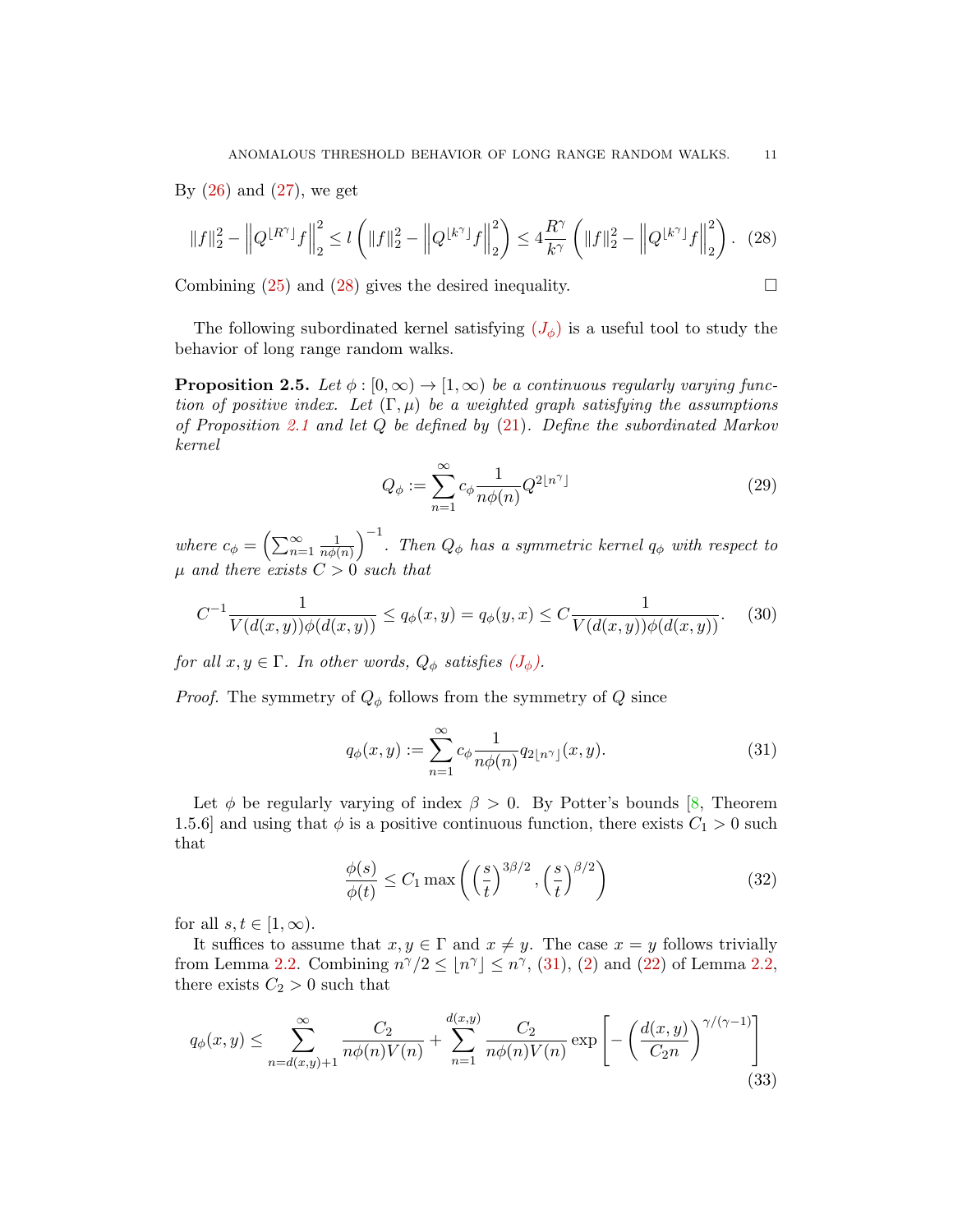for all  $x, y \in \Gamma$  with  $x \neq y$ . We bound the first term in [\(33\)](#page-10-4) by

<span id="page-11-1"></span>
$$
\sum_{n=d(x,y)+1}^{\infty} \frac{1}{n\phi(n)V(n)} \leq \frac{1}{V(d(x,y))} \sum_{n=d(x,y)+1}^{\infty} \frac{1}{n\phi(n)}
$$

$$
\leq C_3 \frac{1}{V(d(x,y))} \int_{d(x,y)}^{\infty} \frac{ds}{s\phi(s)}
$$

$$
\leq C_4 \frac{1}{V(d(x,y))\phi(d(x,y))}
$$
(34)

where  $C_3, C_4 > 0$  are constants. In the first line above, we used that V is nondecreasing. The second line above follows from [\(32\)](#page-10-5) and the third line follows from [\[8,](#page-22-12) Proposition 1.5.10].

Let  $1 \le n \le d(x, y)$ . To estimate second term in [\(33\)](#page-10-4), we use [\(32\)](#page-10-5) and [\(4\)](#page-1-4) to obtain

<span id="page-11-0"></span>
$$
\frac{1}{n\phi(n)V(n)} = \frac{1}{d(x,y)\phi(d(x,y))V(d(x,y))} \frac{d(x,y)\phi(d(x,y))V(d(x,y))}{n\phi(n)V(n)}
$$
\n
$$
\leq \frac{C_1C_D}{d(x,y)\phi(d(x,y))V(d(x,y))} \left(\frac{d(x,y)}{n}\right)^{\alpha + ((3\beta)/2) + 1}.\tag{35}
$$

Since the function  $t \mapsto t^{\alpha + ((3\beta)/2)+1} \exp \left[ -(C_2^{-1}t)^{\gamma/(\gamma-1)} \right]$  is uniformly bounded (by say  $C_5$ ) in  $[1, \infty)$ , by [\(35\)](#page-11-0), there exists a constant  $C_6 > 0$  such that

<span id="page-11-2"></span>
$$
\sum_{n=1}^{d(x,y)} \frac{C_2}{n\phi(n)V(n)} \exp\left[-\left(\frac{d(x,y)}{C_2 n}\right)^{\gamma/(\gamma-1)}\right] \le \frac{C_6}{V(d(x,y))\phi(d(x,y))} \tag{36}
$$

for all  $x, y \in \Gamma$  with  $x \neq y$ . Combining [\(33\)](#page-10-4), [\(34\)](#page-11-1) and [\(36\)](#page-11-2) gives the desired upper bound in  $(30)$ .

For the lower bound in  $(30)$ , we use  $(31)$ ,  $(23)$  of Lemma [2.2](#page-8-3) along with  $(4)$  to obtain, a constant  $c_1 > 0$  such that

$$
q_{\phi}(x, y) \ge \sum_{n=d(x,y)}^{2d(x,y)} \frac{c_{\phi}}{n\phi(n)} q_{2\lfloor n^{\gamma} \rfloor}(x, y)
$$
  

$$
\ge \sum_{n=d(x,y)}^{2d(x,y)} \frac{c_1}{n\phi(n)V(n)}
$$
  

$$
\ge \frac{C_D^{-1}c_1}{2d(x,y)V(d(x,y))\phi(d(x,y))} \sum_{n=d(x,y)}^{2d(x,y)} \frac{1}{3C_1}
$$

for all  $x, y \in \Gamma$  with  $x \neq y$ . In the last line, we used,  $(2), n^{-1} \geq (2d(x, y))^{-1}$  and the Potter's bound  $(32)$ .

*Proof of Proposition [2.1.](#page-7-1)* By Proposition [2.5,](#page-10-1) the Markov operators K and  $Q_{\phi}$ have comparable Dirichlet forms. Hence it suffices to consider the case  $K = Q_{\phi}$ . If  $R < 1$ , then  $f \equiv f_R$  which in turn implies the pseudo-Poincaré inequality [\(20\)](#page-7-3).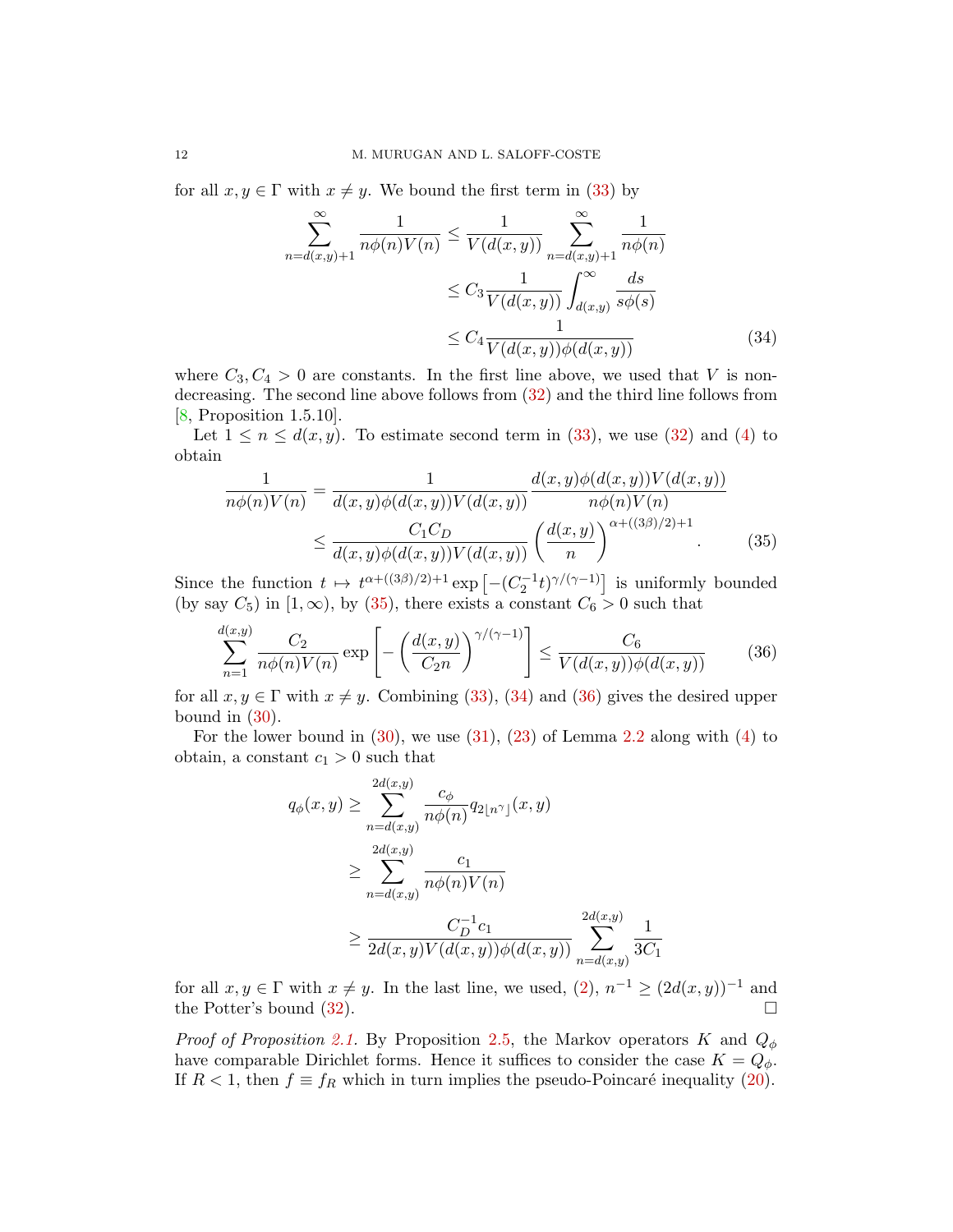Hence we assume that  $R \geq 1$ . There exists  $c_1 > 0$  such that

$$
\mathcal{E}_{Q_{\phi}}(f, f) = c_{\phi} \sum_{k=1}^{\infty} \frac{1}{k \phi(k)} \mathcal{E}_{Q^{2\lfloor k^{\gamma} \rfloor}}(f, f)
$$
  
\n
$$
\geq c_{\phi} C_1^{-1} \|f - f_R\|_2^2 R^{-\gamma} \sum_{k=1}^{\lfloor R \rfloor} \frac{k^{\gamma - 1}}{\phi(k)}
$$
  
\n
$$
\geq c_1 \|f - f_R\|_2^2 R^{-\gamma} \int_0^R \frac{s^{\gamma - 1} ds}{\phi(s)}
$$
(37)

for all  $f \in \ell^2(\Gamma, \mu)$  and for all  $R > 0$  which is the desired inequality. In the second line above, we used Lemma [2.4](#page-9-3) and in the last line we used that  $\phi$  is a positive continuous regularly varying function which satisfies the Potter's bound  $(32)$ .  $\Box$ 

### 3. Nash inequality and Ultracontractivity.

In this section, we use pseudo-Poincaré inequality  $(20)$  to obtain a Nash inequality and on-diagonal upper bounds. A polished treatment of the relationship between Nash inequalities and ultracontractivity is presented in [\[9\]](#page-22-18). It is wellknown that pseudo-Poincaré inequality along with assumptions on volume growth gives a Sobolev-type inequality (see  $[23,$  Theorem 2.1] for an early reference to this approach).

The following function  $\eta$  which appears in [\(20\)](#page-7-3) plays a crucial role in this work. Define the function  $\eta : [0, \infty) \to (0, \infty)$ 

<span id="page-12-0"></span>
$$
\eta(R) := \frac{R^{\gamma}}{\int_0^R \frac{s^{\gamma - 1} ds}{\phi(s)}}\tag{38}
$$

for  $R > 0$  and  $\eta(0) = \gamma \phi(0)$  so that  $\eta$  is a continuous function. We also need the following modification of  $\eta$  defined as  $\tilde{\eta}: [0, \infty) \to (0, \infty)$ 

<span id="page-12-2"></span>
$$
\tilde{\eta}(R) := \sup \{ \eta(t) : t \in [0, R] \}
$$
\n
$$
(39)
$$

so that  $\tilde{\eta}$  is a non-decreasing function. It is known that [\[8,](#page-22-12) Theorem 1.5.3]  $\tilde{\eta}$  is asymptotically equivalent to  $\eta$ , that is  $\lim_{t\to\infty} \tilde{\eta}(t)/\eta(t) = 1$ . If  $\phi$  is regularly varying with positive index, so is  $\eta$ . We now compute the index of  $\eta$  and list some of its basic properties.

<span id="page-12-3"></span>**Lemma 3.1.** If  $\phi : [0, \infty) \to [1, \infty)$  is a continuous regularly varying function with index  $\beta > 0$ , then

- (a) The function  $\eta$  defined by [\(38\)](#page-12-0) is continuous, positive and regularly varying with index  $\beta \wedge \gamma$ .
- (b) There exists  $C_1 > 0$  such that  $\eta(x) \leq C_1 \phi(x)$  for all  $x \geq 0$ .
- (c) The function  $\eta$  has an asymptotic inverse  $\zeta : [0, \infty) \to [1, \infty)$  satisfying the following properties:  $\zeta$  is continuous, non-decreasing and regularly varying with index  $1/(\beta \wedge \gamma)$ . Moreover, there exists  $C > 0$  such that

<span id="page-12-1"></span>
$$
C^{-1}t \le \zeta(\eta(t)) \le \zeta(\tilde{\eta}(t)) \le Ct \qquad \text{and} \qquad C^{-1}t \le \eta(\zeta(t)) \le \tilde{\eta}(\zeta(t)) \le Ct \tag{40}
$$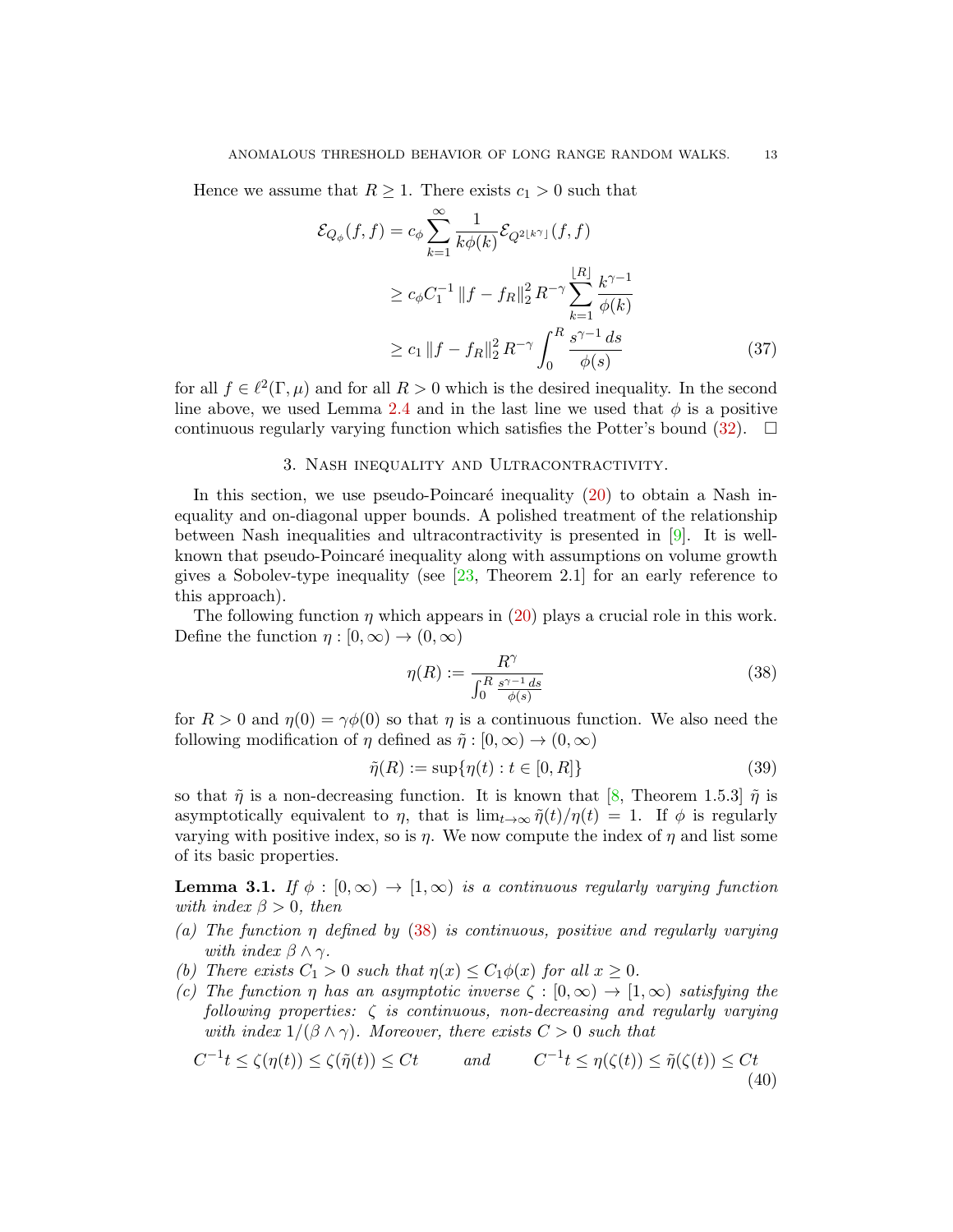for all  $t > 1$ .

*Proof.* (a) and (b): The cases  $\beta < \gamma$ ,  $\beta = \gamma$  and  $\beta > \gamma$  follow from Proposition 1.5.8, Proposition 1.5.9a and Proposition 1.5.10 in [\[8\]](#page-22-12) respectively.

(c) The existence of an asymptotic inverse which is regularly varying of index  $1/(\beta \wedge \gamma)$  follows from (a) and [\[8,](#page-22-12) Proposition 1.5.12]. The fact that  $\zeta$  can be chosen to be continuous, bounded below by 1 and non-decreasing follows from Theorem 1.8.2, Proposition 1.5.1 and Theorem 1.5.3 of  $[8]$  respectively. The existence of  $C >$ 0 satisfying [\(40\)](#page-12-1) follows from the definition of asymptotic inverse and continuity of  $\zeta$ , and  $\tilde{\eta}$  and lim<sub>t→∞</sub>  $\tilde{\eta}(t)/\eta(t) = 1$ .

**Theorem 3.2** (Nash inequality). Let  $\phi : [0, \infty) \to [1, \infty)$  be a continuous, regularly varying function of positive index. Let K be Markov operator satisfying  $(J_{\phi})$  $(J_{\phi})$  $(J_{\phi})$ with symmetric kernel k with respect to the measure  $\mu$ . Then there exist constants  $C_1, C_2 > 0$  such that

<span id="page-13-3"></span>
$$
||f||_2^2 \le C_1 \mathcal{E}_{K^2}(f, f) \tilde{\eta} \left( V^{-1} \left( C_2 \frac{||f||_1^2}{||f||_2^2} \right) \right) \tag{41}
$$

for all  $f \in \ell^1(\Gamma, \mu)$ , where  $\tilde{\eta}$  is given by [\(38\)](#page-12-0) and [\(39\)](#page-12-2).

*Proof.* Let  $R > 0$  and  $f \in \ell^1(\Gamma, \mu)$ .

By [\(3\)](#page-1-2) and triangle inequality, we have

$$
||f_R||_{\infty} \leq C_h ||f||_1 / V(R)
$$
 and  $||f_R||_1 \leq C_h^2 ||f||_1$ .

Hence by Hölder's inequality

<span id="page-13-0"></span>
$$
||f_R||_2^2 \le ||f_R||_{\infty} ||f_R||_1 \le C_h^3 \frac{||f||_1^2}{V(R)} \tag{42}
$$

for all  $f \in \ell^1(\Gamma,\mu)$  and for all  $R > 0$ . By [\(42\)](#page-13-0) and Proposition [2.1,](#page-7-1) there exists  $C_3 > 0$  such that

$$
||f||_2^2 \le 2||f - f_R||_2^2 + 2||f_R||_2^2
$$
  
\n
$$
\le C_3 \left( \eta(R)\mathcal{E}_K(f, f) + \frac{||f||_1^2}{V(R)} \right)
$$
  
\n
$$
\le C_3 \left( \tilde{\eta}(R)\mathcal{E}_K(f, f) + \frac{||f||_1^2}{V(R)} \right).
$$
\n(43)

To minimize [\(43\)](#page-13-1), we want to choose  $R = R_0 > 0$  such that  $(\tilde{\eta}(R_0)V(R_0))^{-1} \simeq$  $\mathcal{E}_K(f,f)/\left\|f\right\|_1^2$  $\frac{2}{1}$ .

Note that  $R \mapsto (\tilde{\eta}(R)V(R))^{-1}$  is a strictly decreasing continuous function with

$$
\lim_{R \to 0^+} (\tilde{\eta}(R)V(R))^{-1} = (\eta(0)V(0))^{-1} \quad \text{and} \quad \lim_{R \to \infty} (\tilde{\eta}(R)V(R))^{-1} = 0.
$$

Therefore the equation

<span id="page-13-2"></span><span id="page-13-1"></span>
$$
(\tilde{\eta}(R)V(R))^{-1} = t \tag{44}
$$

has an unique solution for all  $t \in (0, (\eta(0) V(0))^{-1}]$ .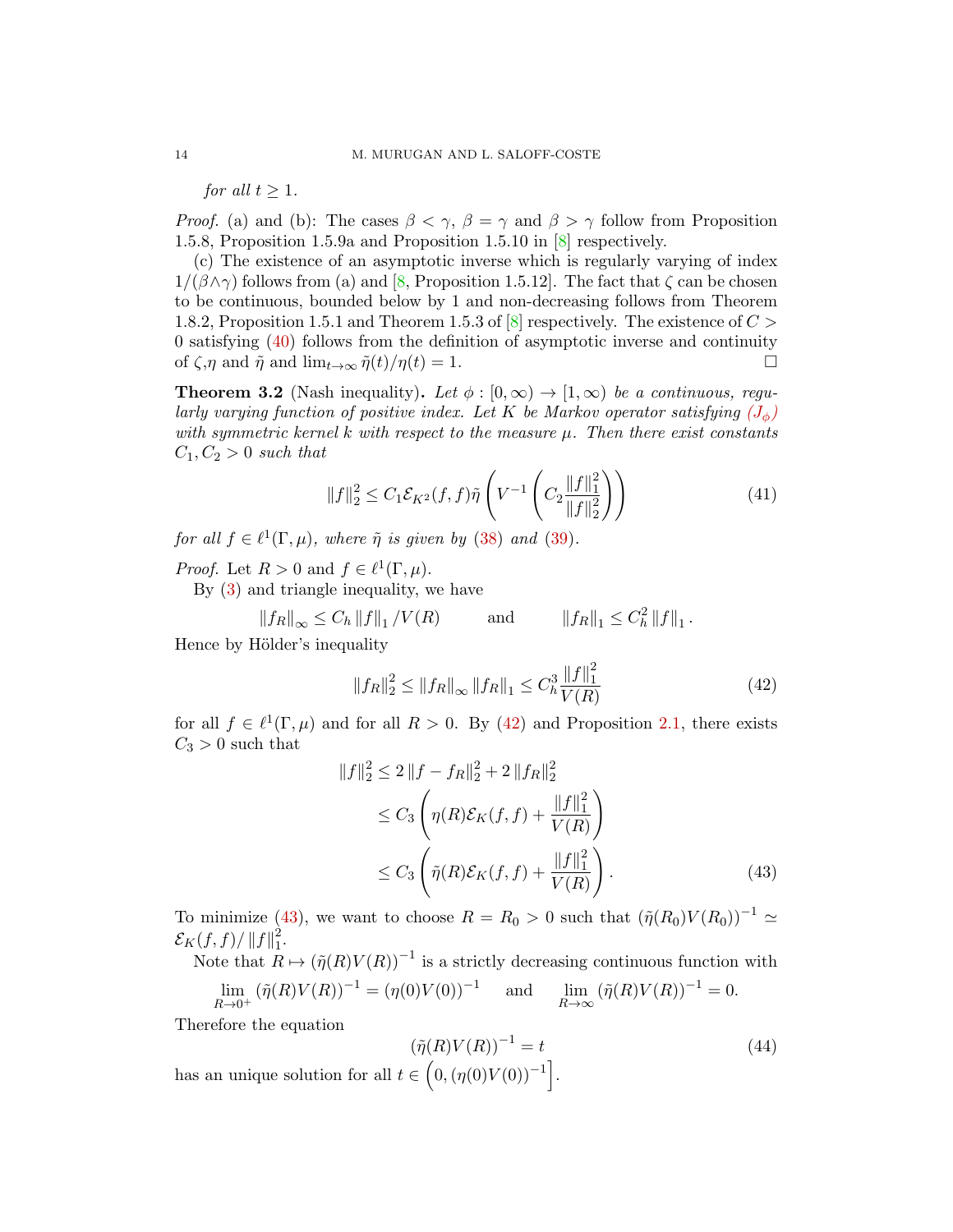Since K is a contraction in  $\ell^2(\Gamma,\mu)$ , we have

$$
\mathcal{E}_K(f,f) = \langle (I-K)f,f \rangle \le ||f||_2^2 + |\langle Kf,f \rangle| \le ||f||_2^2 + ||f||_2 ||Kf||_2 \le 2 ||f||_2^2.
$$

By [\(1\)](#page-1-1) and using  $\ell^p$  inequalities for counting measure, we have  $||f||_1^2 \geq C_{\mu}^{-3} ||f||_2^2$ 2 . Combining these observations gives

<span id="page-14-0"></span>
$$
\mathcal{E}_K(f,f) / \|f\|_1^2 \le 2C_\mu^3 \tag{45}
$$

for all  $f \in \ell^1(\Gamma, \mu)$ . By [\(44\)](#page-13-2) and [\(45\)](#page-14-0), for any  $f \in \ell^1(\Gamma, \mu)$  with  $f \neq 0$ , there exists an unique solution  $R_0$  to the equation

<span id="page-14-1"></span>
$$
(\tilde{\eta}(R_0)V(R_0))^{-1} = c_1 \frac{\mathcal{E}_K(f,f)}{\|f\|_1^2},\tag{46}
$$

where  $c_1 = (2C_\mu^3 \eta(0)V(0))^{-1}$ . Substituting the above solution  $R_0$  in [\(43\)](#page-13-1) gives  $||f||_2^2 \leq C_3(1+c_1^{-1}) ||f||_1^2$  $\frac{2}{1}$ / $V(R_0)$  or equivalently,

<span id="page-14-2"></span>
$$
R_0 \le V^{-1} \left( C_2 \left\| f \right\|_1^2 / \left\| f \right\|_2^2 \right) \tag{47}
$$

where  $C_2 := C_3(1 + c_1^{-1})$ . Since  $\tilde{\eta}$  is a non-decreasing function, by [\(46\)](#page-14-1) and [\(47\)](#page-14-2) we have

$$
\frac{\|f\|_1^2}{\mathcal{E}_K(f,f)} \le c_1 C_2 \frac{\|f\|_1^2}{\|f\|_2^2} \tilde{\eta} \left( V^{-1} \left( C_2 \frac{\|f\|_1^2}{\|f\|_2^2} \right) \right).
$$

Hence we obtain the Nash inequality

<span id="page-14-3"></span>
$$
||f||_2^2 \le c_1 C_2 \mathcal{E}_K(f, f) \tilde{\eta} \left( V^{-1} \left( C_2 \frac{||f||_1^2}{||f||_2^2} \right) \right).
$$
 (48)

By  $(J_{\phi})$  $(J_{\phi})$  $(J_{\phi})$  and [\(1\)](#page-1-1), there exists  $\alpha > 0$  such that  $\inf_{x \in \Gamma} k_1(x,x) \mu(x) \geq \alpha$ . Since  $k_2(x, y) \ge k_1(x, y) k_1(y, y) \mu(y) \ge \alpha k_1(x, y)$ , we have

$$
\mathcal{E}_K(f,f) \le \alpha^{-1} \mathcal{E}_{K^2}(f,f)
$$

for all  $f \in \ell^2(\Gamma, \mu)$ . This along with [\(48\)](#page-14-3) gives the desired Nash inequality.  $\Box$ 

<span id="page-14-4"></span>**Theorem 3.3** (Ultracontractivity). Let  $(\Gamma, \mu)$  be a weighted graph satisfying [\(1\)](#page-1-1),  $(2), (3)$  $(2), (3)$  $(2), (3)$  and its heat kernel  $p_n$  satisfies the sub-Gaussian bounds  $(6)$  and  $(7)$  with escape time exponent  $\gamma$ . Let K be a Markov operator symmetric with respect to the measure  $\mu$  satisfying  $(J_{\phi})$  $(J_{\phi})$  $(J_{\phi})$ , where  $\phi : [0, \infty) \to [1, \infty)$  is a continuous regularly varying function of positive index. Then there exists a constant  $C > 0$  such that

$$
\psi_K(n) \le \frac{C}{V(\zeta(n))}
$$

for all  $n \in \mathbb{N}$ , where  $\zeta : [0, \infty) \to [1, \infty)$  is a continuous non-decreasing function which is an asymptotic inverse of  $t \mapsto t^{\gamma}/\int_0^t$  $s^{\gamma-1}$  ds  $\frac{e^{-x}ds}{\phi(s)}$ .

*Proof.* Let  $\mu_* = \inf_{x \in \Gamma} \mu(x)$ . Define  $g : (0, 1/\mu_*) \to [0, \infty)$  by

$$
g(t) := \int_{\mu_*}^{1/t} C_1 \tilde{\eta} \left( V^{-1}(C_2 s) \right) \frac{ds}{s}
$$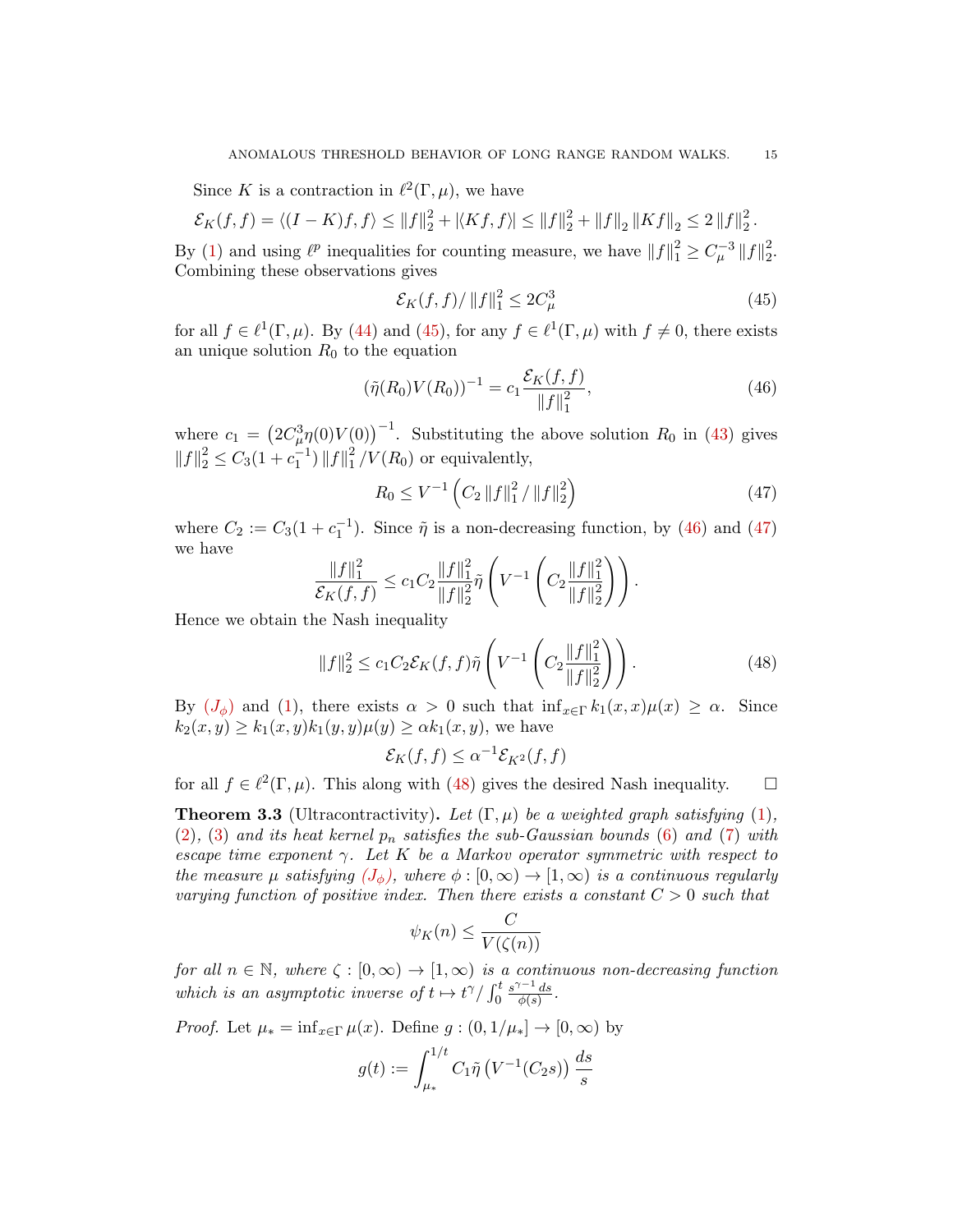and  $m : [0, \infty) \to (0, 1/\mu_*)$  as the inverse of g, where  $C_1, C_2$  are constants from [\(41\)](#page-13-3). Since g is a decreasing, surjective, continuous function, so is  $m$ . Observe that we can increase the constant  $C_2$  in [\(41\)](#page-13-3) without affecting the Nash inequality. We choose  $C_2$  such that  $C_2 \ge V(1)/\mu_*$ , so that

<span id="page-15-0"></span>
$$
V^{-1}(C_2s) \ge 1\tag{49}
$$

for all  $s \geq \mu_*$ .

By a standard ultracontractivity estimate using Nash inequality [\(41\)](#page-13-3) (see [\[17,](#page-22-11) Theorem 2.2.1 or  $[9,$  Proposition IV.1, we obtain

<span id="page-15-4"></span>
$$
\psi_K(n) \le m(n) \tag{50}
$$

for all  $n \in \mathbb{N}^*$ .

We now estimate the functions  $g(t)$  and its inverse  $m(t)$ . For  $t^{-1} \geq \mu_*$ , choose  $L \in \mathbb{N}$  such that  $C_D^L \mu_* \in [t^{-1}, C_D t^{-1})$ . We have

$$
g(t) \leq \int_{\mu_{*}}^{C_{D}^{L}\mu_{*}} C_{1}\tilde{\eta} \left(V^{-1}(C_{2}s)\right) \frac{ds}{s} = C_{1} \int_{C_{2}\mu_{*}}^{C_{D}^{L}C_{2}\mu_{*}} \tilde{\eta} \left(V^{-1}(s)\right) \frac{ds}{s}
$$
  
\n
$$
\leq C_{1} \sum_{k=1}^{L} \int_{C_{D}^{k-1}C_{2}\mu_{*}}^{C_{D}^{k}C_{2}\mu_{*}} \frac{\tilde{\eta}(V^{-1}(s))ds}{s}
$$
  
\n
$$
\leq C_{1} \sum_{k=1}^{L} \frac{\tilde{\eta}(V^{-1}(C_{D}^{k}C_{2}\mu_{*}))}{C_{D}^{k-1}C_{2}\mu_{*}} \left((C_{D} - 1)C_{D}^{k-1}C_{2}\mu_{*}\right)
$$
  
\n
$$
\leq C_{3} \sum_{k=1}^{L} \tilde{\eta}(V^{-1}(C_{D}^{k}C_{2}\mu_{*})) \tag{51}
$$

where  $C_3 = C_1(C_D - 1)$ . In the third line above, we used that  $\tilde{\eta} \circ V^{-1}$  is a non-decreasing function.

By Lemma [3.1](#page-12-3) and [\[8,](#page-22-12) Theorem 1.5.3],  $\tilde{\eta}$  is regularly varying of positive in-dex. Hence by Potter's bounds [\[8,](#page-22-12) Theorem 1.5.6] and using that  $\tilde{\eta}$  is a positive continuous function, there exists  $C_4 > 1$ ,  $\beta_1 > \beta_2 > 0$  such that

<span id="page-15-2"></span><span id="page-15-1"></span>
$$
\frac{\tilde{\eta}(s)}{\tilde{\eta}(t)} \le C_4 \max\left( \left(\frac{s}{t}\right)^{\beta_1}, \left(\frac{s}{t}\right)^{\beta_2} \right) \tag{52}
$$

for all  $s, t \in [1, \infty)$ . By  $(2), (49)$  $(2), (49)$  and  $(52)$ , we get

<span id="page-15-3"></span>
$$
\tilde{\eta}(V^{-1}(C_D^k C_2 \mu_*)) \le \tilde{\eta}(2^{k-L} V^{-1}(C_D^L C_2 \mu_*)) \le C_4 2^{\beta_2(k-L)} \tilde{\eta}(V^{-1}(C_D^L C_2 \mu_*)) \tag{53}
$$

for all  $k = 1, 2, ..., L$ . By [\(51\)](#page-15-2) and [\(53\)](#page-15-3),

$$
g(t) \le C_5 \tilde{\eta}(V^{-1}(C_D C_2/t))
$$

for all  $t \leq \mu_*^{-1}$ , where  $C_5 := C_3 C_4 (1 - 2^{-\beta_2})^{-1}$ . Therefore

$$
t = g(m(t)) \le C_5 \tilde{\eta}(V^{-1}(C_D C_2/m(t)))
$$

for all  $t > 0$ .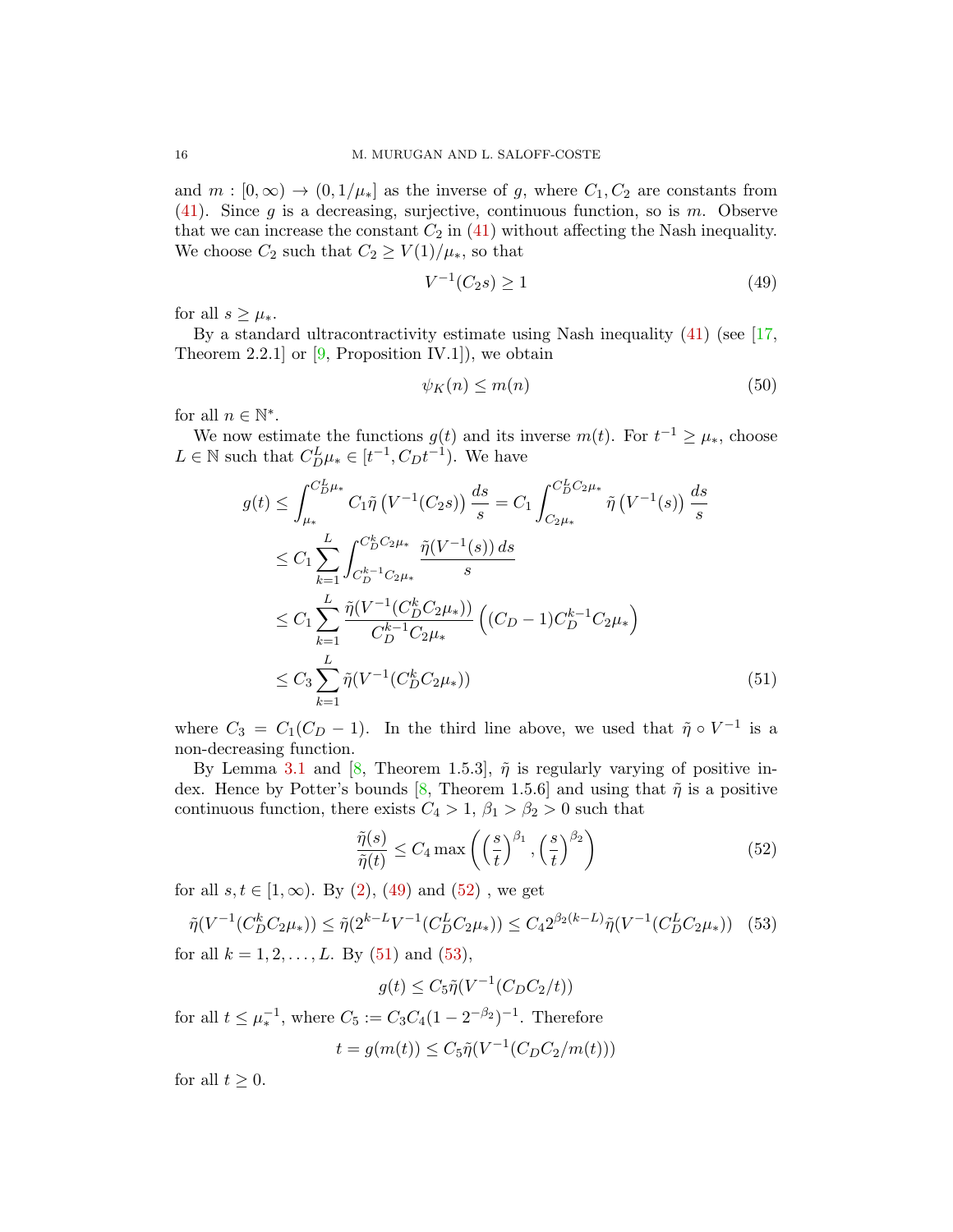We use an asymptotic inverse  $\zeta$  of the function  $\eta$  as described in Lemma [3.1.](#page-12-3) Hence by Potter's theorem [\[8,](#page-22-12) Theorem 1.5.6]) and [\(40\)](#page-12-1), there exists  $C_6, C_7 > 0$ such that

$$
\zeta(t) \le C_6 \zeta(t/C_5) \le C_6 \zeta(\eta(V^{-1}(C_D C_2/m(t)))) \le C_7 V^{-1}(C_D C_2/m(t)) \tag{54}
$$

for all  $t \geq 1$ . By [\(4\)](#page-1-4), there exists  $C_8 > 0$  such that

$$
m(t) \le C_D C_2 / V(\zeta(t)/C_7) \le \frac{C_8}{V(\zeta(t))}.\tag{55}
$$

The conclusion follows from  $(50)$ .

# 4. LOWER BOUND ON  $\psi_K$

The lower bound on  $\psi_K$  follows from a test function argument due to Coulhon and Grigor'yan [\[13,](#page-22-9) Theorem 4.6]. However we need a good test function for that argument to work. Such a test function can be obtained from the resistance estimate in [\(8\)](#page-2-2).

<span id="page-16-2"></span>**Theorem 4.1.** Let  $(\Gamma, \mu)$  be a weighted graph satisfying [\(1\)](#page-1-1), [\(2\)](#page-1-0), [\(3\)](#page-1-2), [\(5\)](#page-1-3) and its heat kernel  $p_n$  satisfies the sub-Gaussian bounds [\(6\)](#page-2-0) and [\(7\)](#page-2-1) with escape time exponent  $\gamma$ . Let K be a Markov operator symmetric with respect to the measure  $\mu$  satisfying  $(J_{\phi})$  $(J_{\phi})$  $(J_{\phi})$ , where  $\phi : [0,\infty) \to [1,\infty)$  is a continuous regularly varying function of positive index. Then there exists a constant  $c > 0$  such that

$$
\psi_K(n) \ge \frac{c}{V(\zeta(n))}
$$

for all  $n \in \mathbb{N}$ , where  $\zeta : [0, \infty) \to [1, \infty)$  is a continuous non-decreasing function which is an asymptotic inverse of  $t \mapsto t^{\gamma}/\int_0^t$  $s^{\gamma-1}$  ds  $\frac{e^{-x}ds}{\phi(s)}$  .

Proof. By Lemma [1.5,](#page-7-4) we have

<span id="page-16-0"></span>
$$
\frac{\left\|K^{l}f\right\|_{2}^{2}}{\|f\|_{2}^{2}} \ge \left(\frac{\left\|Kf\right\|_{2}^{2}}{\|f\|_{2}^{2}}\right)^{l}.\tag{56}
$$

For any finite set A define

<span id="page-16-1"></span>
$$
\lambda(A) = \sup_{\substack{\sup_{f \neq 0} (f) \subseteq A, \\ f \neq 0}} \frac{\|Kf\|_2^2}{\|f\|_2^2}.
$$

Then by [\(56\)](#page-16-0) and Cauchy-Schwarz inequality

$$
\psi_K(n) = \|K^n\|_{1\to 2}^2 \ge \sup_A \sup_{\substack{\|f\|_1 = 1 \\ \|f\|_1 = 1}} \|f\|_2^2 \left(\frac{\|Kf\|_2^2}{\|f\|_2^2}\right)^n
$$

$$
\ge \sup_A \frac{\lambda(A)^n}{\mu(A)}.
$$
\n(57)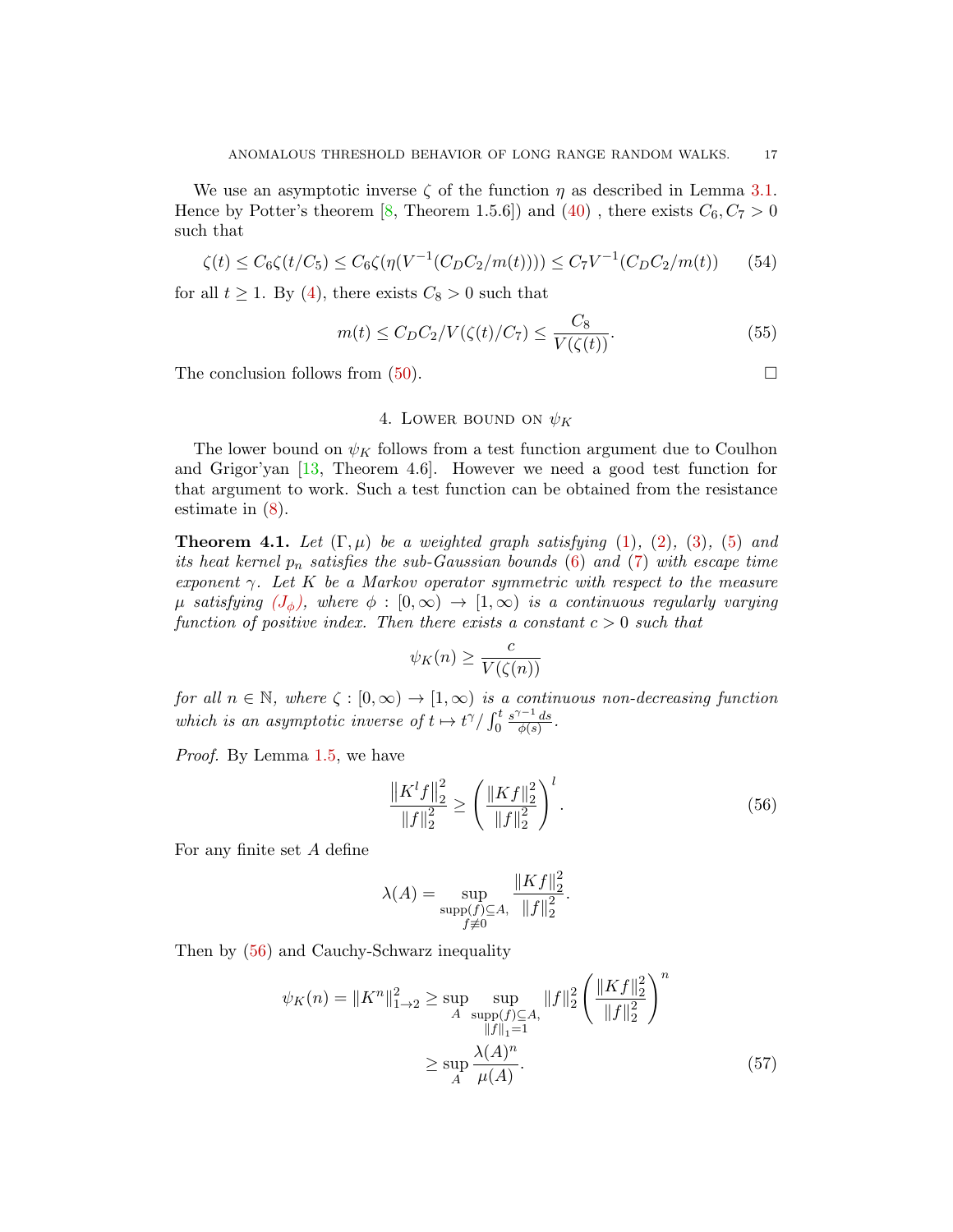We write  $\lambda(A)$  as

<span id="page-17-1"></span>
$$
\lambda(A) = 1 - (1 - \lambda(A)) = 1 - \inf_{\substack{\text{supp}(f) \subseteq A, \\ f \neq 0}} \frac{\mathcal{E}_{K^2}(f, f)}{\|f\|_2^2}.
$$
 (58)

To obtain a lower bound on  $\lambda(A)$  it suffices to pick a test function f. By Lemma [1.4,](#page-7-0) Proposition [2.5,](#page-10-1) there exists  $C_1 > 0$  such that

<span id="page-17-2"></span>
$$
\mathcal{E}_{K^2}(f,f) \le 2\mathcal{E}_K(f,f) \le C_1 \mathcal{E}_{Q_{\phi}}(f,f) = C_1 c_{\phi} \sum_{n=1}^{\infty} \frac{1}{n\phi(n)} \mathcal{E}_{Q^2\lfloor n^{\gamma} \rfloor}(f,f). \tag{59}
$$

By Lemma [2.3,](#page-9-4) [\(8\)](#page-2-2) and [\(4\)](#page-1-4), there exist constants  $c_1 \in (0,1)$  and  $C_2, C_3 > 1$  such that

$$
R_Q(B(x, c_1 R), B(x, R)^c) \ge C_2^{-1} \frac{R^{\gamma}}{V(R)}
$$

for all  $x \in \Gamma$  and for all  $R \geq C_3$ . Therefore for any  $x \in \Gamma$  and for any  $R > C_3$ , there exists  $f \in \mathbb{R}^{\Gamma}$  satisfying  $\text{supp}(f) \subseteq B(x, R), f|_{B(x, c_1, R)} \equiv 1$  and

<span id="page-17-0"></span>
$$
\mathcal{E}_Q(f,f) \le \frac{2C_2V(R)}{R^\gamma}.\tag{60}
$$

Since such a function has  $||f||_2^2 \ge V(x,c_1R)$ , by [\(3\)](#page-1-2), [\(4\)](#page-1-4) and [\(60\)](#page-17-0), there exists  $C_4 > 1$  such that the following holds: for any  $x \in \Gamma$  and for any  $R > C_3$ , there exists  $f \in \mathbb{R}^{\Gamma}$  satisfying supp $(f) \subseteq B(x, R)$  and

<span id="page-17-3"></span>
$$
\frac{\mathcal{E}_Q(f,f)}{\|f\|_2^2} \le C_4 R^{-\gamma}.\tag{61}
$$

Using Lemma [1.4](#page-7-0) and the bound  $\mathcal{E}_{Q^{2k}(f,f)} = ||f||_2^2 - ||Q^k f||$ 2  $2^{2} \leq ||f||_{2}^{2}$  $2<sub>2</sub>$ , we obtain

<span id="page-17-4"></span>
$$
\sum_{n=1}^{\infty} \frac{1}{n\phi(n)} \mathcal{E}_{Q^2\lfloor n^{\gamma} \rfloor}(f,f) \le 2 \sum_{n=1}^{\lfloor R \rfloor} \frac{n^{\gamma-1}}{\phi(n)} \mathcal{E}_Q(f,f) + \|f\|_2^2 \sum_{n=\lfloor R \rfloor+1}^{\infty} \frac{1}{n\phi(n)} \tag{62}
$$

for all  $f \in \ell^2(\Gamma, \mu)$ . For the second term above, we use [\[8,](#page-22-12) Proposition 1.5.10] to obtain  $C_5 > 0$  such that

<span id="page-17-5"></span>
$$
\sum_{n=\lfloor R\rfloor+1}^{\infty} \frac{1}{n\phi(n)} \le C_5 \frac{1}{\phi(R)}\tag{63}
$$

for all  $R \geq 1$ . By Potter's bound [\[8,](#page-22-12) Theorem 1.5.6] and continuity of  $\phi$ , there exists  $C_6 > 0$  such that

<span id="page-17-6"></span>
$$
\sum_{n=1}^{\lfloor R \rfloor} \frac{n^{\gamma - 1}}{\phi(n)} \le C_6 \int_0^R \frac{s^{\gamma - 1} \, ds}{\phi(s)} \tag{64}
$$

for all  $R \geq 1$ .

Combining  $(58)$ ,  $(59)$ ,  $(61)$ ,  $(62)$ ,  $(63)$ ,  $(64)$  and using Lemma [3.1\(](#page-12-3)b), there exist constants  $C_7 > 0$  and  $R_0 > 0$  such that

$$
\lambda(B(x,R)) \ge 1 - \frac{C_7}{\eta(R)}
$$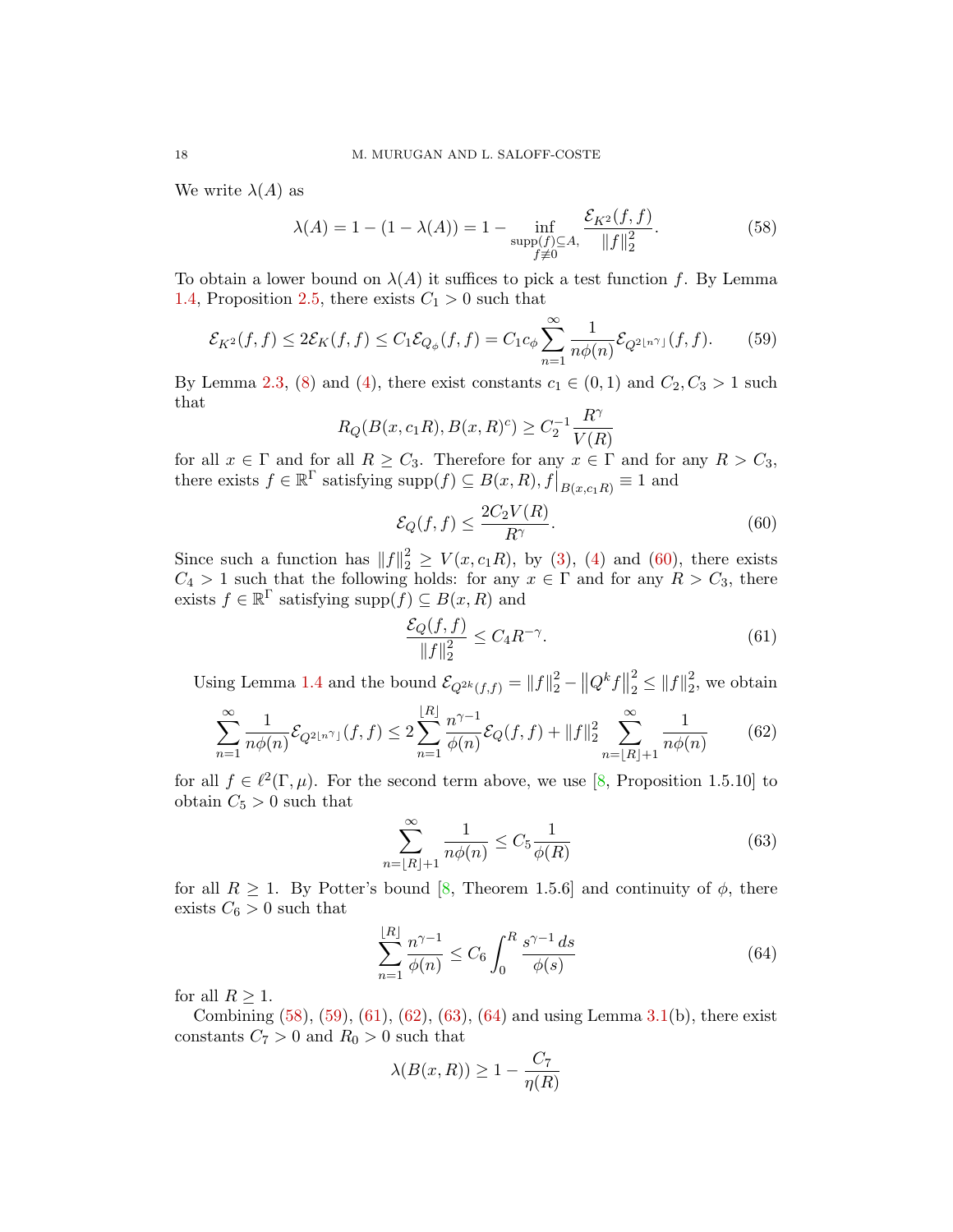for all  $R > R_0$ . Combining [\(57\)](#page-16-1), [\(3\)](#page-1-2), [\(40\)](#page-12-1) of Lemma [3.1\(](#page-12-3)c) along with the substitution  $R = \zeta(n)$ , there exists  $N_1, C_8, c_1 > 0$  such that

$$
\psi_K(n) \ge \frac{C_h^{-1}}{V(\zeta(n))} \left(1 - \frac{C_7}{\eta(\zeta(n))}\right)^n \ge \frac{C_h^{-1}}{V(\zeta(n))} \left(1 - \frac{C_8}{n}\right)^n \ge \frac{c_1}{V(\zeta(n))}
$$
\n
$$
\text{ln } \zeta \text{ N with } n \ge N. \text{ The case } n \le N. \text{ follows from (L)}
$$

for all  $n \in \mathbb{N}$  with  $n \geq N_1$ . The case  $n \leq N_1$  follows from  $(J_\phi)$  $(J_\phi)$  $(J_\phi)$ .

Proof of Theorem [1.1.](#page-3-2) The upper bound and lower bound follows from Theorems [3.3](#page-14-4) and [4.1](#page-16-2) respectively.

# 5. STABLE SUBORDINATION AND THE CASE  $\beta < \gamma$

In this section, we provide evidence to the conjecture in Remark [1\(](#page-3-3)b) and (e). Let  $(\Gamma, \mu)$  be a weighted graph satisfying the volume doubling condition: there exists  $C_D > 0$  such that

<span id="page-18-0"></span>
$$
V_{\mu}(x, 2r) \le C_D V_{\mu}(x, r) \tag{65}
$$

for all  $x \in \Gamma$  and for all  $r > 0$ . By a slight abuse of notation, we denote  $V_{\mu}$  by V in this section. Similar to [\(4\)](#page-1-4), there is a volume comparison estimate

<span id="page-18-4"></span>
$$
\frac{V(x,r)}{V(x,s)} \le C_D \left(\frac{r}{s}\right)^{\alpha} \tag{66}
$$

for any  $x\in \Gamma$  , for all  $0 < s \leq r$  and for all  $\alpha \geq \log_2 C_D.$ 

As before let  $P$  and  $p_n$  denote the Markov operator corresponding to the natural random walk and the heat kernel respectively. We assume that the heat kernel satisfies the following sub-Gaussian estimates. There exist constants  $c, C > 0$  such that, for all  $x, y \in \Gamma$ 

<span id="page-18-1"></span>
$$
p_n(x,y) \le \frac{C}{V(x,n^{1/\gamma})} \exp\left[-\left(\frac{d(x,y)^\gamma}{Cn}\right)^{\frac{1}{\gamma-1}}\right], \forall n \ge 1 \tag{67}
$$

and

<span id="page-18-2"></span>
$$
(p_n + p_{n+1})(x, y) \ge \frac{c}{V(x, n^{1/\gamma})} \exp\left[-\left(\frac{d(x, y)^{\gamma}}{cn}\right)^{\frac{1}{\gamma - 1}}\right], \forall n \ge 1 \lor d(x, y). \quad (68)
$$

Consider a random walk  $X_n$  driven by the operator  $Q$  defined in [\(21\)](#page-7-2). We consider the continuous time Markov chain  $Y_{\beta_0}(t) = X_{N(S_{\beta_0}(t))}$  where  $N(t)$  and  $S_{\beta_0}$  are independent Poisson process and  $\beta_0$ -stable subordinator for some  $\beta_0 \in (0,1)$ . Let  $k_{t,\beta_0}$  denote the kernel of  $Y_{\beta_0}(t)$  with respect to the measure  $\mu$ . By definition of  $k_{t,\beta_0}$ , we have

<span id="page-18-3"></span>
$$
k_{t,\beta_0}(x,y) = \sum_{i=0}^{\infty} A_{\beta_0}(t,i) q_i(x,y)
$$
\n(69)

for all  $t \geq 0$  and for all  $x, y \in \Gamma$ , where  $A_{\beta_0}(t, i) := \mathbb{P}(N(S_{\beta_0}(t)) = i)$ . Let  $q_i$  denote the kernel of the iterated operator  $Q^i$  with respect to the measure  $\mu$  for  $i \in \mathbb{N}$ . By the same proof as Lemma [2.2,](#page-8-3) we get similar sub-Gaussian estimates for the more general volume doubling setup. We assume that the kernel  $q_n$  satisfies the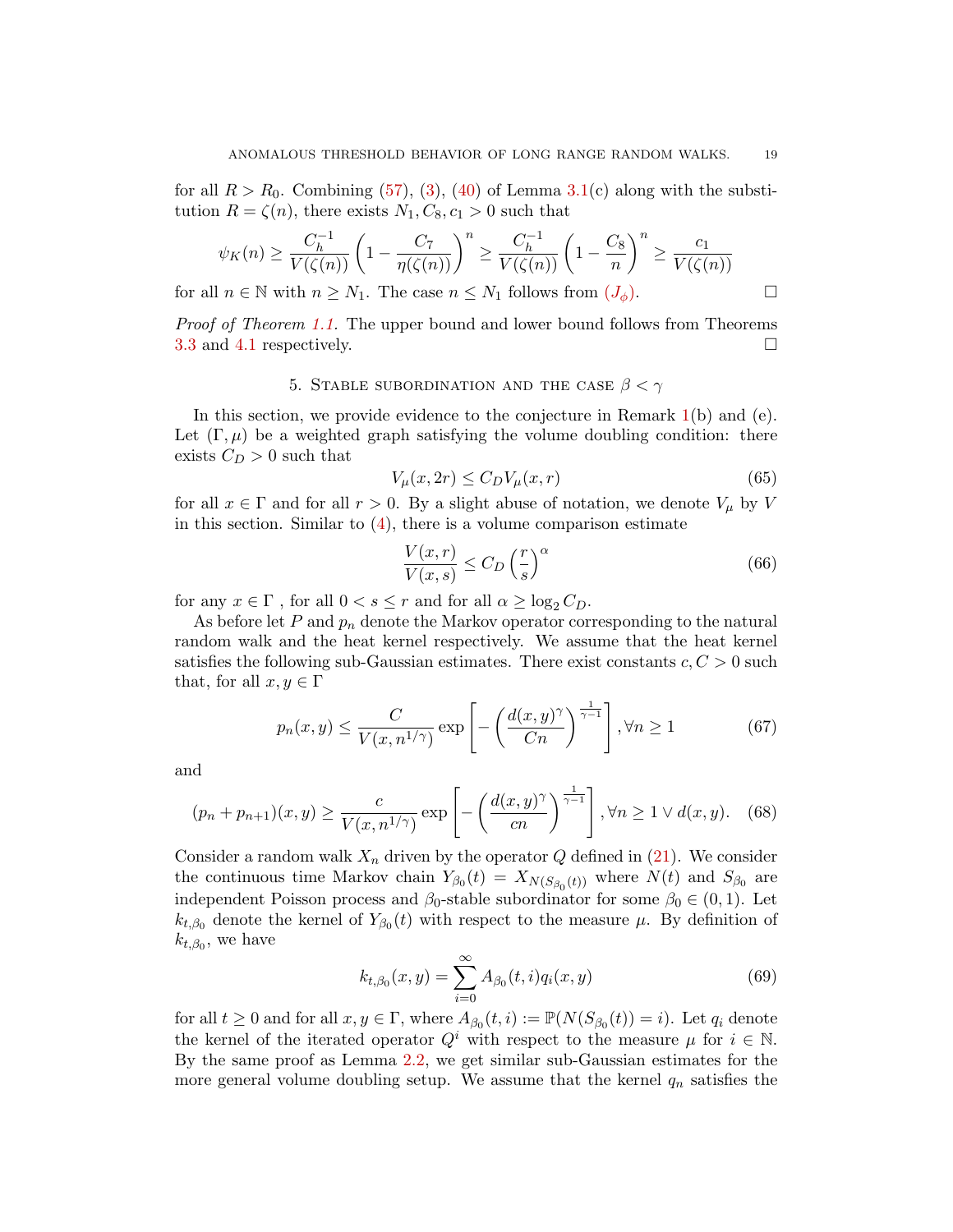following sub-Gaussian estimates: There exist constants  $c, C > 0$  such that, for all  $x, y \in \Gamma$ 

<span id="page-19-5"></span>
$$
q_n(x,y) \le \frac{C}{V(x,n^{1/\gamma})} \exp\left[-\left(\frac{d(x,y)^\gamma}{Cn}\right)^{\frac{1}{\gamma-1}}\right], \forall n \ge 1 \tag{70}
$$

and

<span id="page-19-3"></span>
$$
q_n(x,y) \ge \frac{c}{V(x,n^{1/\gamma})} \exp\left[-\left(\frac{d(x,y)^{\gamma}}{cn}\right)^{\frac{1}{\gamma-1}}\right], \forall n \ge 1 \lor d(x,y). \tag{71}
$$

Using estimates on the stable subordinator  $S_{\beta_0}$  and the estimates on the kernel  $q_n$ similar to Lemma [2.2,](#page-8-3) we show the following:

<span id="page-19-2"></span>**Theorem 5.1.** Let  $(\Gamma, \mu)$  be a weighted graph satisfying [\(65\)](#page-18-0) and its heat kernel  $p_n$  satisfies the sub-Gaussian bounds [\(67\)](#page-18-1) and [\(68\)](#page-18-2) with escape time exponent  $\gamma$ . Let  $k_{t,\beta_0}$  be the symmetric Markov kernel with respect to the measure  $\mu$  defined by [\(69\)](#page-18-3). Then for all  $\beta_0 \in (0,1)$  there exists a constant  $C > 0$  such that

<span id="page-19-6"></span>
$$
k_{n,\beta_0}(x,y) \le C\left(\frac{1}{V(x,n^{1/\beta})} \wedge \frac{n}{V(x,d(x,y))(1+d(x,y))^{\beta}}\right) \tag{72}
$$

and

$$
k_{n,\beta_0}(x,y) \ge C^{-1} \left( \frac{1}{V(x,n^{1/\beta})} \wedge \frac{n}{V(x,d(x,y))(1+d(x,y))^{\beta}} \right) \tag{73}
$$

for all  $x, y \in \Gamma$  and for all  $n \in \mathbb{N}^*$ , where  $\beta = \beta_0 \gamma$ .

We begin by recalling some known estimates for stable subordinator. Let  $f_{t,\beta_0}(u)$  be the density of the  $\beta_0$ -stable subordinator  $S_{\beta_0}(t)$ . We have the scaling relation

$$
f_{t,\beta_0}(u) = t^{-1/\beta_0} f_{1,\beta_0}(t^{-1/\beta_0}u), \qquad \beta_0 \in (0,1).
$$

By standard estimates on  $f_{t,\beta_0}$  (see [\[18,](#page-22-20) Section 3]) there exist constants  $c_1, C_1 > 0$ such that

<span id="page-19-0"></span>
$$
f_{t,\beta_0}(u) \le C_1 t u^{-1-\beta_0}, \qquad t, u > 0,
$$
\n(74)

$$
f_{1,\beta_0}(u) \le C_1 u^{-\frac{2-\beta_0}{2-2\beta_0}} e^{-c_1 u^{-\frac{\beta_0}{1-\beta_0}}}, \qquad u \in (0,1), \tag{75}
$$

$$
f_{t,\beta_0}(u) \ge c_1 t u^{-1-\beta_0}, \qquad t > 0, u > t^{1/\beta_0}.
$$
 (76)

Next, we estimate the quantity

<span id="page-19-4"></span>
$$
A_{\beta_0}(t,i) = \mathbb{P}(N(S_{\beta_0}(t)) = i) = \int_0^\infty f_{t,\beta_0}(u) \frac{e^{-u}u^i}{i!} du.
$$
 (77)

By [\(74\)](#page-19-0) and Stirling asymptotics for Gamma function, there exists  $C_2 > 0$ 

<span id="page-19-7"></span><span id="page-19-1"></span>
$$
A_{\beta_0}(t,i) \le C_1 \int_0^\infty t u^{-1-\beta_0} \frac{e^{-u} u^i}{i!} du
$$
  
 
$$
\le C_1 t i^{-1} \frac{\Gamma(i-\beta_0)}{\Gamma(i)} \le C_2 \frac{t}{i^{1+\beta_0}}
$$
 (78)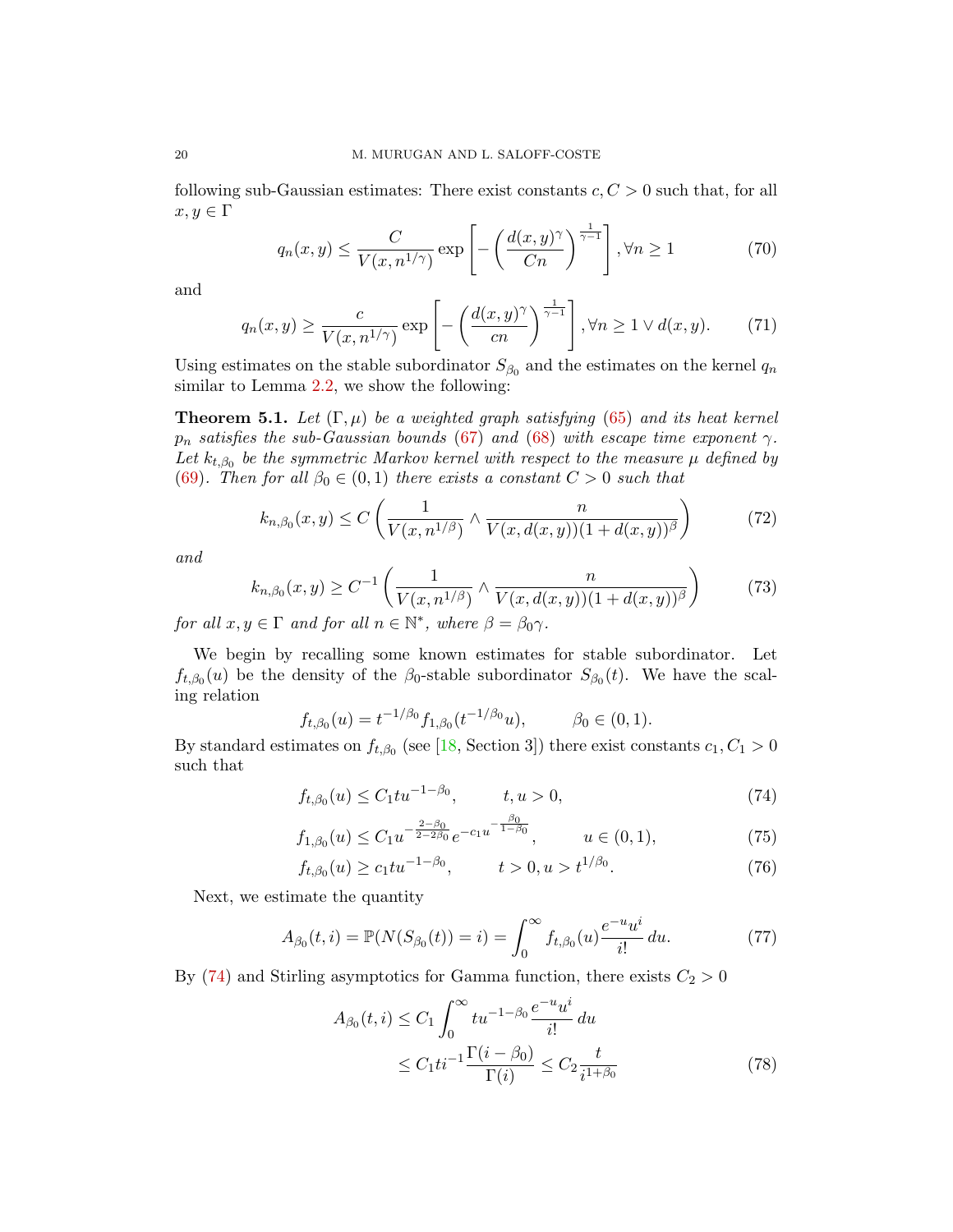for all  $t > 0$  and for all  $i \in \mathbb{N}^*$ . By Chebychev's inequality applied to Gamma distribution, we have

<span id="page-20-0"></span>
$$
\int_{\lambda/2}^{\infty} \frac{e^{-u} u^{\lambda - 1}}{\Gamma(\lambda)} du \ge \frac{1}{5}
$$
 (79)

for all  $\lambda \geq 5$ . Therefore, there exists  $c_2 > 0$  such that

$$
A_{\beta_0}(t,i) \ge c_1 \int_{t^{1/\beta_0}}^{\infty} t u^{-1-\beta_0} \frac{e^{-u} u^i}{i!} du
$$
\n
$$
\ge c_1 \int_{(i-\beta_0)/2}^{\infty} t u^{-1-\beta_0} \frac{e^{-u} u^i}{i!} du
$$
\n
$$
\ge \frac{c_1}{5} t \frac{\Gamma(i-\beta_0)}{i!} \ge c_2 \frac{t}{i^{1+\beta_0}}
$$
\n(81)

for all  $\beta_0 \in (0,1)$ , for all  $i \in \mathbb{N}^*$  and for all  $t > 0$  such that  $i \ge \max(6, 4t^{1/\beta_0})$ . We used [\(76\)](#page-19-1) in the first line  $i \geq \max(6, 4t^{1/\beta_0})$  in the second line and [\(79\)](#page-20-0) and Stirling asymptotics for Gamma function in the last line.

We need the following estimate to prove the desired diagonal upper bound.

<span id="page-20-2"></span>**Lemma 5.2.** Under the doubing assumption [\(65\)](#page-18-0), there exists  $C_1 > 0$  such that

$$
\sum_{i=0}^{\infty} \frac{\exp(-u)u^i}{i!} \frac{1}{V(x, i^{1/\gamma})} \le \frac{C_1}{V(x, u^{1/\gamma})}
$$
(82)

for all  $x \in \Gamma$  and for all  $u \geq 0$ .

Proof. Note that

$$
\sum_{i=0}^{\infty} \frac{\exp(-u)u^{i}}{i!} \frac{1}{V(x, i^{1/\gamma})} \le \frac{1}{V(x, u^{1/\gamma})} \sum_{i=0}^{\lfloor u \rfloor} \frac{\exp(-u)u^{i}}{i!} \frac{V(x, u^{1/\gamma})}{V(x, i^{1/\gamma})} + \frac{1}{V(x, u^{1/\gamma})}
$$
  
\n
$$
\le \frac{C_{2}}{V(x, u^{1/\gamma})} \sum_{i=0}^{\infty} \frac{\exp(-u)u^{i}}{i!} \left(\frac{u}{i+1}\right)^{n_{0}} + \frac{1}{V(x, u^{1/\gamma})}
$$
  
\n
$$
\le \frac{C_{2}(n_{0}!)}{V(x, u^{1/\gamma})} \sum_{i=0}^{\infty} \frac{\exp(-u)u^{i+n_{0}}}{(i+n_{0})!} + \frac{1}{V(x, u^{1/\gamma})}
$$
  
\n
$$
\le \frac{C_{3}}{V(x, u^{1/\gamma})}
$$
\n(83)

where  $n_0 = \left[ \left( \log_2 C_D \right) / \gamma \right]$ . We used [\(66\)](#page-18-4) in the second line.

Proof of Theorem [5.1.](#page-19-2) We start by showing the off-diagonal lower bound for the case  $d(x, y)$ <sup> $\gamma$ </sup>  $\geq 4n^{1/\beta_0}$ . By [\(69\)](#page-18-3), [\(81\)](#page-20-1), [\(66\)](#page-18-4) and [\(71\)](#page-19-3), we have

$$
k_{n,\beta_0}(x,y) \ge c_1 \sum_{i=\lceil d(x,y)^\gamma \rceil}^{2\lceil d(x,y)^\gamma \rceil} \frac{n}{(1+i)^{1+\beta_0}} \frac{1}{V(x,d(x,y))}
$$
  
 
$$
\ge c_2 \frac{n}{(1+d(x,y))^\beta} \frac{1}{V(x,d(x,y))}
$$

<span id="page-20-1"></span>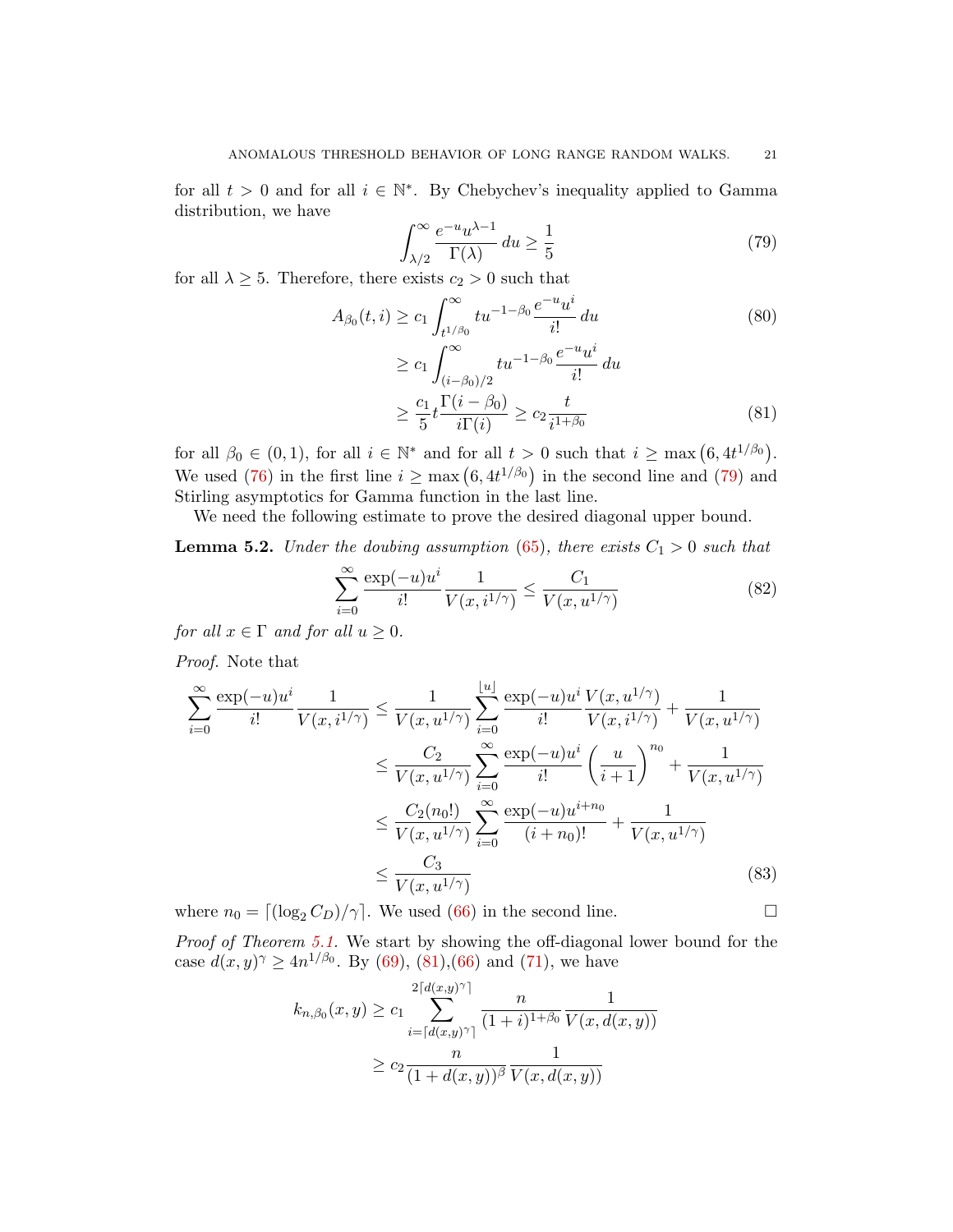for all  $x, y \in \Gamma$ , for all  $n \in \mathbb{N}^*$  such that  $d(x, y)$ <sup> $\gamma \geq 4n^{1/\beta_0}$ . Next, we show the</sup> near-diagonal lower bound for the case  $d(x, y)$ <sup> $\gamma \leq 4n^{1/\beta_0}$ . By [\(69\)](#page-18-3), [\(81\)](#page-20-1), [\(66\)](#page-18-4) and</sup>  $(71)$ , we have

$$
k_{n,\beta_0}(x,y) \ge c_3 \sum_{i=\lceil 4n^{1/\beta_0} \rceil}^{\lceil 8n^{1/\beta_0} \rceil} \frac{n}{(1+i)^{1+\beta_0}} \frac{1}{V(x,n^{1/\beta})} \ge \frac{c_4}{V(x,n^{1/\beta})}
$$

for  $x, y \in \Gamma$  and for all  $n \in \mathbb{N}^*$  such that  $d(x, y)$ <sup> $\gamma \leq 4n^{1/\beta_0}$ .</sup>

We prove the diagonal upper bound below. We use  $(69)$ ,  $(77)$  and Fubini's theorem to obtain

<span id="page-21-0"></span>
$$
k_{n,\beta_0}(x,y) = \int_0^\infty f_{n,\beta_0}(u) \sum_{i=0}^\infty \frac{e^{-u} u^i}{i!} q_i(x,y) du.
$$
 (84)

Combining [\(70\)](#page-19-5),[\(84\)](#page-21-0) and Lemma [5.2,](#page-20-2) there exists  $C_2, C_3, C_4 > 0$  such that

$$
k_{n,\beta_0}(x,y) \le C_1 \int_0^\infty f_{n,\beta_0}(u) \sum_{i=0}^\infty \frac{e^{-u}u^i}{i!} \frac{1}{V(x,i^{1/\gamma})} du
$$
  
\n
$$
\le C_2 \int_0^\infty f_{n,\beta_0}(u) \frac{1}{V(x,u^{1/\gamma})} du
$$
  
\n
$$
= C_2 \int_0^\infty f_{1,\beta_0}(s) \frac{1}{V(x,n^{1/\beta}s^{1/\gamma})} ds
$$
  
\n
$$
\le \frac{C_2}{V(x,n^{1/\beta})} + \frac{C_3}{V(x,n^{1/\beta})} \int_0^1 s^{-\frac{2-\beta_0}{2-2\beta_0}} e^{-c_1 s^{-\frac{\beta_0}{1-\beta_0}}} \frac{1}{s^{(\log_2 C_D)/\gamma}} ds
$$
  
\n
$$
\le \frac{C_4}{V(x,n^{1/\beta})}.
$$
\n(85)

Next, we show the off-diagonal upper bound in [\(72\)](#page-19-6). Combining [\(69\)](#page-18-3), [\(78\)](#page-19-7), [\(70\)](#page-19-5), there exists  $C_5, C_6, C_7 > 0$  such that

$$
k_{n,\beta_0}(x,y)
$$
  
\n
$$
\leq C_5 n \sum_{i=1}^{\infty} (1+i)^{-1-\beta_0} \frac{C}{V(x,i^{1/\gamma})} \exp\left[-\left(\frac{d(x,y)^{\gamma}}{Ci}\right)^{\frac{1}{\gamma-1}}\right]
$$
  
\n
$$
\leq \frac{C_6 n}{(1+d(x,y))^{\beta}V(x,d(x,y))} \left((1+d(x,y))^{\beta} \sum_{i=1+\lfloor d(x,y)^{\gamma} \rfloor}^{\infty} (1+i)^{-1-\beta_0} + d(x,y)^{-\gamma} \sum_{i=1}^{\lfloor d(x,y)^{\gamma} \rfloor} \left(\frac{d(x,y)^{\gamma}}{i}\right)^{1+\beta_0+(\alpha/\gamma)} \exp\left[-\left(\frac{d(x,y)^{\gamma}}{Ci}\right)^{\frac{1}{\gamma-1}}\right]\right)
$$
  
\n
$$
\leq \frac{C_7 n}{(1+d(x,y))^{\beta}V(x,d(x,y))}
$$
(86)

for all  $x, y \in \Gamma$  with  $x \neq y$  and for all  $n \in \mathbb{N}$ .

$$
\Box
$$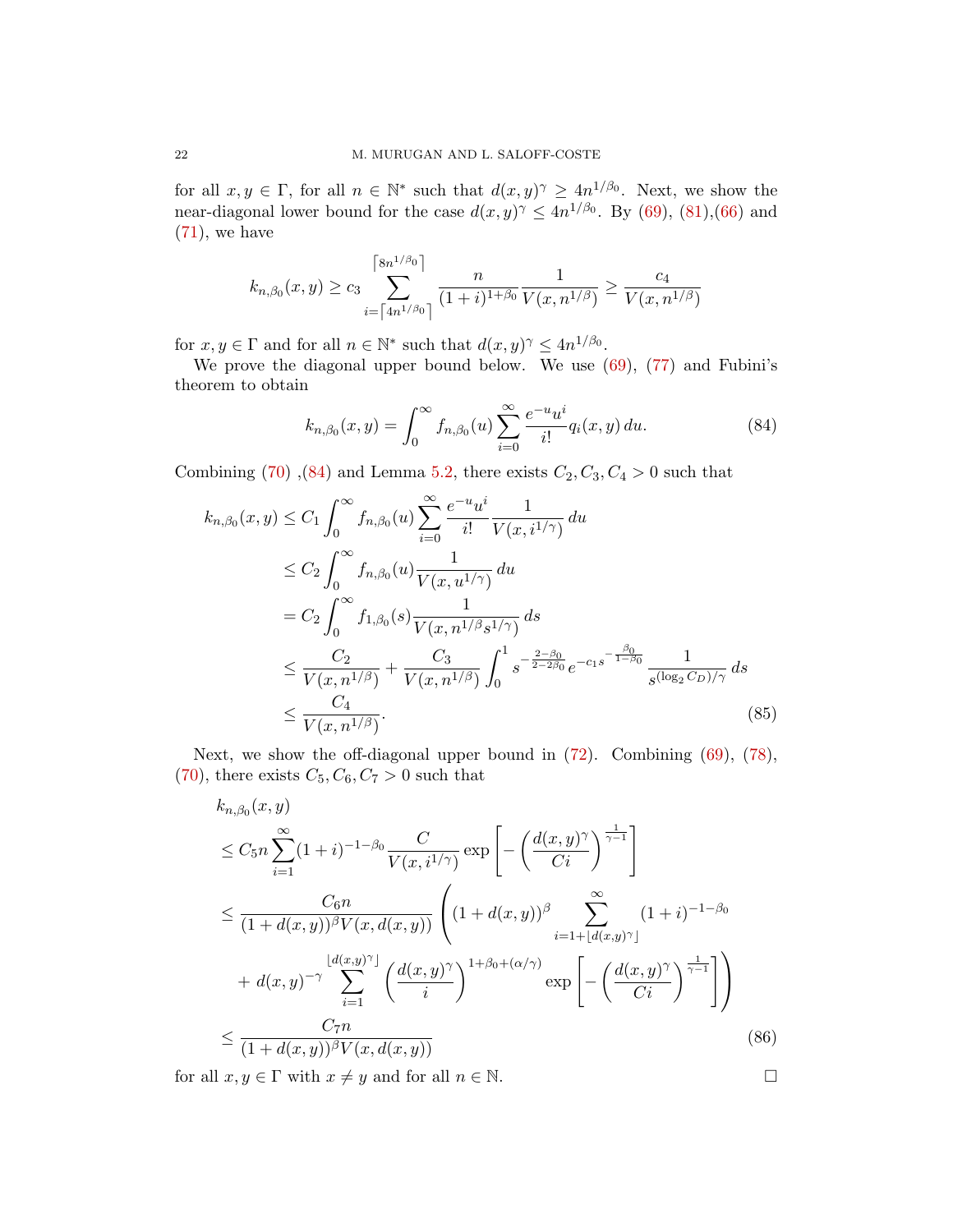#### **REFERENCES**

- <span id="page-22-10"></span>[1] M. T. Barlow, Which values of the volume growth and escape time exponent are possible for a graph?, Rev. Mat. Iberoamericana 20 (2004), no. 1, 1–31. [MR2076770](http://www.ams.org/mathscinet-getitem?mr=2076770)
- <span id="page-22-4"></span>[2] M. T. Barlow, R. F. Bass, T. Kumagai, Parabolic Harnack inequality and heat kernel estimates for random walks with long range jumps, Math. Z. 261 (2009), no. 2, 297–320. [MR2457301](http://www.ams.org/mathscinet-getitem?mr=2457301).
- <span id="page-22-8"></span>[3] M. T. Barlow, T. Coulhon, T. Kumagai, Characterization of sub-Gaussian heat kernel estimates on strongly recurrent graphs, Comm. Pure Appl. Math. 58 (2005), no. 12, 1642–1677. [MR2177164](http://www.ams.org/mathscinet-getitem?mr=2177164)
- <span id="page-22-5"></span>[4] M. T. Barlow, A. Grigor'yan, T. Kumagai, Heat kernel upper bounds for jump processes and the first exit time, J. Reine Angew. Math. 626 (2009), 135–157. [MR2492992](http://www.ams.org/mathscinet-getitem?mr=2492992)
- <span id="page-22-1"></span>[5] R. F. Bass, D. A. Levin, Transition probabilities for symmetric jump processes, Trans. Amer. Math. Soc. 354 (2002), no. 7, 2933–2953. [MR1895210](http://www.ams.org/mathscinet-getitem?mr=1895210)
- <span id="page-22-15"></span>[6] A. Bendikov, L. Saloff-Coste, Random walks on groups and discrete subordination, Math. Nachr. 285 (2012), no. 5-6, 580–605. [MR2902834](http://www.ams.org/mathscinet-getitem?mr=2902834)
- <span id="page-22-16"></span>[7] A. Bendikov, L. Saloff-Coste, Random walks driven by low moment measures, Ann. Probab. 40 (2012), no. 6, 2539–2588. [MR3050511](http://www.ams.org/mathscinet-getitem?mr=3050511)
- <span id="page-22-12"></span>[8] N. H. Bingham, C. M. Goldie, and J. L. Teugels, Regular variation, Encyclopedia of Mathematics and its Applications, vol. 27, Cambridge University Press, Cambridge, 1987. [MR898871](http://www.ams.org/mathscinet-getitem?mr=898871)
- <span id="page-22-18"></span>[9] T. Coulhon, Ultracontractivity and Nash Type Inequalities J. Funct. Anal. 141 (1996), no. 2, 510–539. [MR1418518](http://www.ams.org/mathscinet-getitem?mr=1418518)
- <span id="page-22-2"></span>[10] Z.-Q. Chen, T. Kumagai, Heat kernel estimates for stable-like processes on d-sets, Stochastic Process. Appl. 108 (2003), no. 1, 27–62. [MR2008600](http://www.ams.org/mathscinet-getitem?mr=2008600)
- <span id="page-22-3"></span>[11] Z.-Q. Chen, T. Kumagai, Heat kernel estimates for jump processes of mixed types on metric measure spaces, Probab. Theory Related Fields 140 (2008), no. 1-2, 277–317. [MR2357678](http://www.ams.org/mathscinet-getitem?mr=2357678)
- [12] E. A. Carlen, S. Kusuoka, D. W. Stroock, Upper bounds for symmetric Markov transition functions, Ann. Inst. H. Poincaré Probab. Statist. 23 (1987), no. 2, suppl., 245–287. [MR0898496](http://www.ams.org/mathscinet-getitem?mr=0898496)
- <span id="page-22-9"></span>[13] T. Coulhon, A. Grigor'yan, On-diagonal lower bounds for heat kernels and Markov chains, Duke Math. J. 89 (1997), no. 1, 133–199. [MR1458975](http://www.ams.org/mathscinet-getitem?mr=1458975)
- [14] T. Delmotte, Parabolic Harnack inequality and estimates of Markov chains on graphs, Rev. Mat. Iberoamericana 15 (1999), no. 1, 181–232. [MR1681641](http://www.ams.org/mathscinet-getitem?mr=1681641)
- <span id="page-22-13"></span>[15] M. Murugan, L. Saloff-Coste, Transition probability estimates for long range random walks, [arXiv:1411.2706](http://arxiv.org/abs/1411.2706)
- <span id="page-22-14"></span>[16] Ch. Pittet, L. Saloff-Coste, On the stability of the behavior of random walks on groups, J. Geom. Anal. 10 (2000), no. 4, 713–737. [MR1817783](http://www.ams.org/mathscinet-getitem?mr=1817783)
- <span id="page-22-11"></span>[17] Ch. Pittet, L. Saloff-Coste, A survey on the relationships between volume growth, isoperimetry and the behavior of simple random walk on Cayley graphs, with examples (in preparation)
- <span id="page-22-20"></span>[18] P. Graczyk, A. Stós, Transition density estimates for stable processes on symmetric spaces, Pacific J. Math. 217 (2004), no. 1, 87–100. [MR2105767](http://www.ams.org/mathscinet-getitem?mr=2105767)
- <span id="page-22-17"></span>[19] A. Grigor'yan, J. Hu, K.-S. Lau, Heat kernels on metric spaces with doubling measure, Fractal geometry and stochastics IV, 3–44, Progr. Probab., 61, Birkhäuser Verlag, Basel, 2009. [MR2762672](http://www.ams.org/mathscinet-getitem?mr=2762672)
- <span id="page-22-7"></span>[20] A. Grigor'yan, A. Telcs, Sub-Gaussian estimates of heat kernels on infinite graphs, Duke Math. J. 109 (2001), no. 3, 451–510. [MR1853353](http://www.ams.org/mathscinet-getitem?mr=1853353)
- <span id="page-22-6"></span>[21] A. Grigor'yan, A. Telcs, Harnack inequalities and sub-Gaussian estimates for random walks, Math. Ann. 324 , 551-556 (2002). [MR1938457](http://www.ams.org/mathscinet-getitem?mr=1938457)
- <span id="page-22-0"></span>[22] T. Kumagai, Anomalous random walks and diffusions: From fractals to random media, Proceedings of 2014 ICM, Seoul.
- <span id="page-22-19"></span>[23] L. Saloff-Coste, A note on Poincaré, Sobolev, and Harnack inequalities, Internat. Math. Res. Notices 1992, no. 2, 27–38. [MR1150597](http://www.ams.org/mathscinet-getitem?mr=1150597)